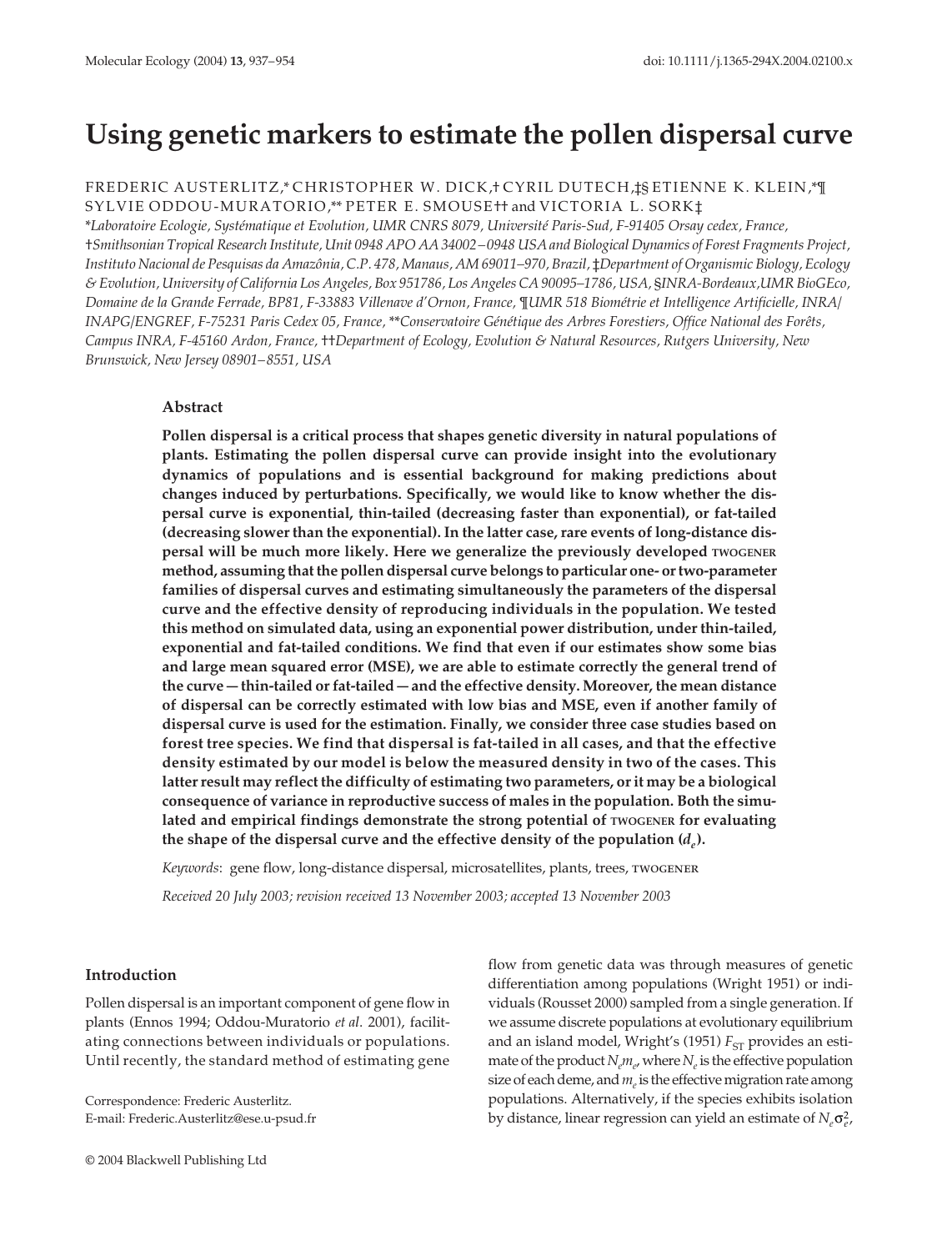where  $\sigma_e^2$  is the effective variance of gene flow (Rousset 1997). If the species constitutes a continuous population, where individuals mate preferentially with their neighbours,  $d_e \sigma_e^2$ can be estimated instead, where  $d_e$  is the effective density of individuals (Rousset 2000).

Indirect methods have the drawback that they do not readily distinguish between seed and pollen flow. If nuclear loci are used, the estimated migration rate ( $m_e$ ) in the island model will be a composite of the effective migration rates of seeds  $(m_{S_e})$  and pollen  $(m_{Pe})$ , with  $m_e = m_{Se} + m_{Pe}/2$ (Ennos 1994). Similarly, in the isolation-by-distance model, Crawford (1984) showed that the dispersal parameter  $(\sigma_e^2)$ is comprised of a seed and pollen dispersal component  $\sigma_{\rm g}^2 = \sigma_{\rm S_{\rm g}}^2 + \frac{\sigma_{\rm g}^2}{2}$ . However, it is possible to gauge the relative  $e^2 = \sigma_{Se}^2 + \frac{\sigma_{pe}^2}{2}$ 

contributions of seed and pollen flow by using maternally or paternally inherited cytoplasmic markers, which yield separate estimates of seed- and pollen-mediated gene flow. Paternally inherited cytoplasmic markers estimate the product  $N_e m_{Pe}$  or  $d_e \sigma_{pe}^2$  in gymnosperms. Studies of angiosperms utilize maternally inherited cytoplasmic markers, in combination with nuclear markers, to separate the seed and pollen contribution to gene flow (McCauley 1997; Oddou-Muratorio *et al*. 2001).

Using cytoplasmic markers to study gene flow is not without its problems. First, in plants, mutation rates are relatively low in organellar genomes (Wolfe *et al*. 1987), so there is often little within-population variation in chloroplast haplotypes, relative to nuclear markers. Second, since cytoplasmic markers are uniparentally inherited and nonrecombining, they must be treated as a single locus. Because cytoplasmic markers provide only one repetition of the process of genetic transmission, the estimation variance is large, whereas independently segregating nuclear loci yield several replications and a smaller estimation variance. Moreover, the absence of recombination accentuates any selective effects involving the entire cytoplasmic genome, which will strongly bias the dispersal estimates, all of which assume adaptive neutrality.

Indirect methods have a few additional drawbacks. They do not provide an unambiguous separation of the demographic parameter  $(N_e \text{ or } d_e)$  from the dispersal parameter (*m*<sub>*e*</sub> or σ<sup>2</sup>). A recently proposed method provides separate estimates of these two parameters (Vitalis & Couvet 2001a,b), but this method requires incompletely linked loci, and thus cannot be applied to cytoplasmic genomes to disentangle seed from pollen flow. Finally, indirect methods provide a measure of the historical gene flow, i.e. an average of this value over at least a substantial portion of the population's past (Hudson 1998; Sork *et al*. 1999).

In cases where the population structure has been disrupted recently, historical structure may have such a short temporal memory (Smouse *et al*. 1991; Smouse & Long 1992) that it will be quickly erased by further evolution. Moreover, the averaging process renders the estimation of more than one parameter almost hopeless. No method has been proposed thus far to estimate the shape of pollen or seed dispersal curves from genetic differentiation, something that would be very helpful for extrapolation or generalization. Indeed, key elements to the study of dispersal are the distance of dispersal and the variance in dispersal, since they have a high impact on the evolutionary process, conditioning (for instance) the rate of spread of a favourable gene or the effective population size.

A more direct approach for estimating pollen dispersal is provided by paternity analysis, which relies on a sampling of mother plants, along with a sample of their offspring, as well as an enumeration and genetic characterization of the surrounding males. Paternity analysis methods (e.g. Devlin & Ellstrand 1990; Marshall *et al*. 1998) attempt to detect (for each offspring) whether paternity of the seed can be attributed significantly to one of the males present at the study site. Then, for the subset of offspring for which a credible on-site father has been found, the position of the mothers and the fathers can be used to estimate the parameters of the pollen dispersal function chosen (S. Oddou-Muratorio, E. K. Klein and F. Austerlitz, in preparation). This method relies on an exhaustive sampling of the males in the vicinity of the sampled females, requiring substantial effort, since pollen can come from males that are far from the sampled site (for a review, see Slavov *et al*. 2002). Moreover, it is necessary to use highly polymorphic genetic markers to eliminate paternal ambiguity.

An alternative strategy is the TWOGENER analysis of Smouse *et al*. (2001), based on the differentiation among the inferred pollen pools of a sample of females, spread across the landscape, and encapsulated in a synthetic parameter  $\Phi_{ft}$  that is analogous to  $F_{ST}$ , but which relates only to a single bout of pollination. The virtue of this method is that, unlike the paternity method, it does not require exhaustive sampling of the adults of the population. The global estimate of  $\Phi_{\mu}$ , computed from the entire collection of sampled mothers, is easily translated into an estimate of  $d_e \sigma_{pe}^2$ , from which we can infer the average distance of pollination (Austerlitz & Smouse 2001), provided that we use a one-parameter pollen dispersal distribution (e.g. a normal or exponential distribution) and that adult density is estimated independently from demographic data.

As an extension of twogener, we can use the computation of pairwise  $\Phi_{\mu}$  between the pollen pools sampled by all pairs of sampled females to estimate multiple parameters jointly, among them the adult density and the average distance of pollen dispersal (Austerlitz & Smouse 2002). With this method, we can fit several families of twoparameter dispersal functions, and (at least in principle) estimate all the parameters simultaneously. So far, this approach has been performed for a single family of exponential power distributions, characterized by two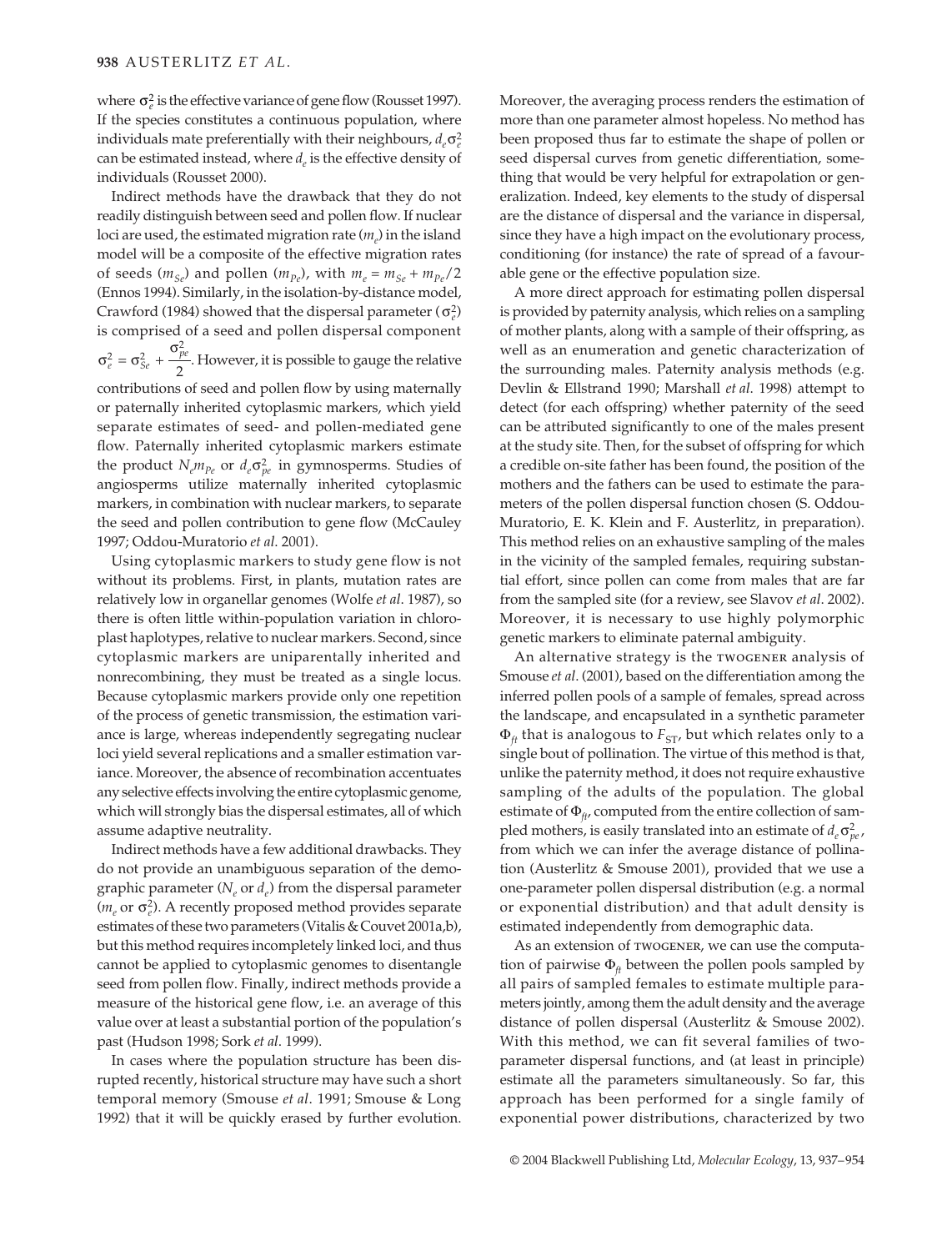parameters, *a* and *b*, which determine the average pollination distance and the shape of the distribution, respectively (Tufto *et al*. 1997).

We used this method on empirical data from one temperate tree species, *Sorbus torminalis* (L.) Crantz (Rosaceae) (S. Oddou-Muratorio, E. K. Klein and F. Austerlitz, in preparation), and one tropical tree species, *Dinizia excelsa* Ducke (Fabaceae) (Dick *et al*. 2003). The estimated dispersal curve was strongly fat-tailed in the case of *S. torminalis*, but only moderately so in the case of *D. excelsa*. Dispersal distributions are considered to be fat-tailed when they decrease more slowly than would the exponential distribution at long distance (Clark 1998), and thin-tailed if they decrease more rapidly. The probability of long-distance dispersal is much higher for the fat-tailed than for the thin-tailed distributions. This tendency toward fat-tailed distributions is rather strong for *S. torminalis*, but is less pronounced for *D. excelsa*. In addition, high average pollination distances, greater than several hundred metres, were found for both species, relative to exponential predictions. Finally, these two studies revealed that when effective density is estimated jointly with the other parameters, that estimate is below the observed density of flowering males, probably a consequence of variance in male reproductive success, which we confirmed with paternity analysis in the case of *S. torminalis*.

In these two studies, we used a specific family of dispersal curves, the exponential power family. However, other families of dispersal curves can be used. For instance Tufto *et al*. (1997) conducted a study, based on Bateman's (1947) data on physical dispersal of pollen describing fat-tailed distributions, and concluded that the Weibull family of dispersal distributions (Weibull 1951) provided a closer fit to the data than did the exponential power family. The Bateman study, however, is based on the physical dispersal of pollen, rather than the analysis of successful pollination. Retrospective studies of pollination distance are all based on pollen that has both arrived and been successful at fertilization. Whether the better performance of the Weibull family of distributions will carry over to pollination studies remains unclear.

In this paper, we extend the previously designed method of estimation of the dispersal curve to other families of dispersal curves. These curves are the Weibull, geometric and bivariate Student's *t* (2*Dt*) (Clark 1998) distributions. While the Weibull distribution shows a decrease at long distance that mimics the exponential power distribution, the geometric and 2*Dt* are power-law functions that are fat-tailed for all the values of their parameter space. Our aim was to study the impact of the assumed dispersal family on the estimation of three parameters of interest: (i) the mean dispersal distance, (ii) the shape of the curve, and (iii) the adult reproductive density. First, using simulations that assume that pollen dispersal follows an exponential power function, for three sets of values of the parameters (*a*, *b*) of the distribution, we determined the precision of the parameter estimates from the twogener analysis, provided that the same family of dispersal curves was used. Then using the same data sets, simulated with the exponential power function, we performed the analysis under the assumptions of the other families of dispersal distributions, to determine the extent to which the estimation of these parameters was affected by the choice of the dispersal family.

Finally, we performed the same analysis on four experimental data sets, the two of *S. torminalis* and the one of *D. excelsa* mentioned above, and an additional data set developed on *Quercus lobata* Neé (Fagaceae) (C. Dutech and V. L. Sork, in preparation). We performed a TWOGENER analysis on all four data sets, and extracted estimates of both the effective densities and parameter(s) of the selected families of dispersal distributions. We then determined which family of distributions provided the best fit to the data and for the simulated data sets, whether the estimates of average pollen distance, shape of the dispersal curve and adult density were much affected by the choice of the dispersal family.

# **Materials and methods**

## *Families of dispersal distributions*

*Normal family.* One of the two reference groups of dispersal distributions was the normal family, characterized by a single parameter, *a*, such that

$$
p_n(a; x, y) = \frac{1}{\pi a^2} \exp\left(-\left(\frac{r}{a}\right)^2\right),\tag{1}
$$

where  $r = \sqrt{x^2 + y^2}$  is the pollination distance, and where  $a = \sigma \sqrt{2}$ , with  $\sigma$  defined as the standard deviation of the normal. This is the standard reference distribution used for twogener analysis because the mathematics conveniently articulate with those of the least squares variance components methodology (Austerlitz & Smouse 2001, 2002; Irwin *et al*. 2003) and can easily be manipulated in closed form. In spite of its mathematical convenience, however, the emerging data (Dick *et al*. 2003; S. Oddou-Muratorio, E. K. Klein and F. Austerlitz, in preparation) suggest that it is much too thin-tailed to be ideal for natural populations.

*Exponential family*. The second group of distributions to be examined was that of the exponential family, also characterized by a single parameter, γ (Austerlitz & Smouse 2001)

$$
p_e(a; x, y) = \frac{1}{2\pi a^2} \exp\left(-\left(\frac{r}{a}\right)\right),\tag{2}
$$

where *r* is defined as above and  $a = \gamma$ , the traditional exponential scale parameter. Although less convenient mathematically than the normal family, the exponential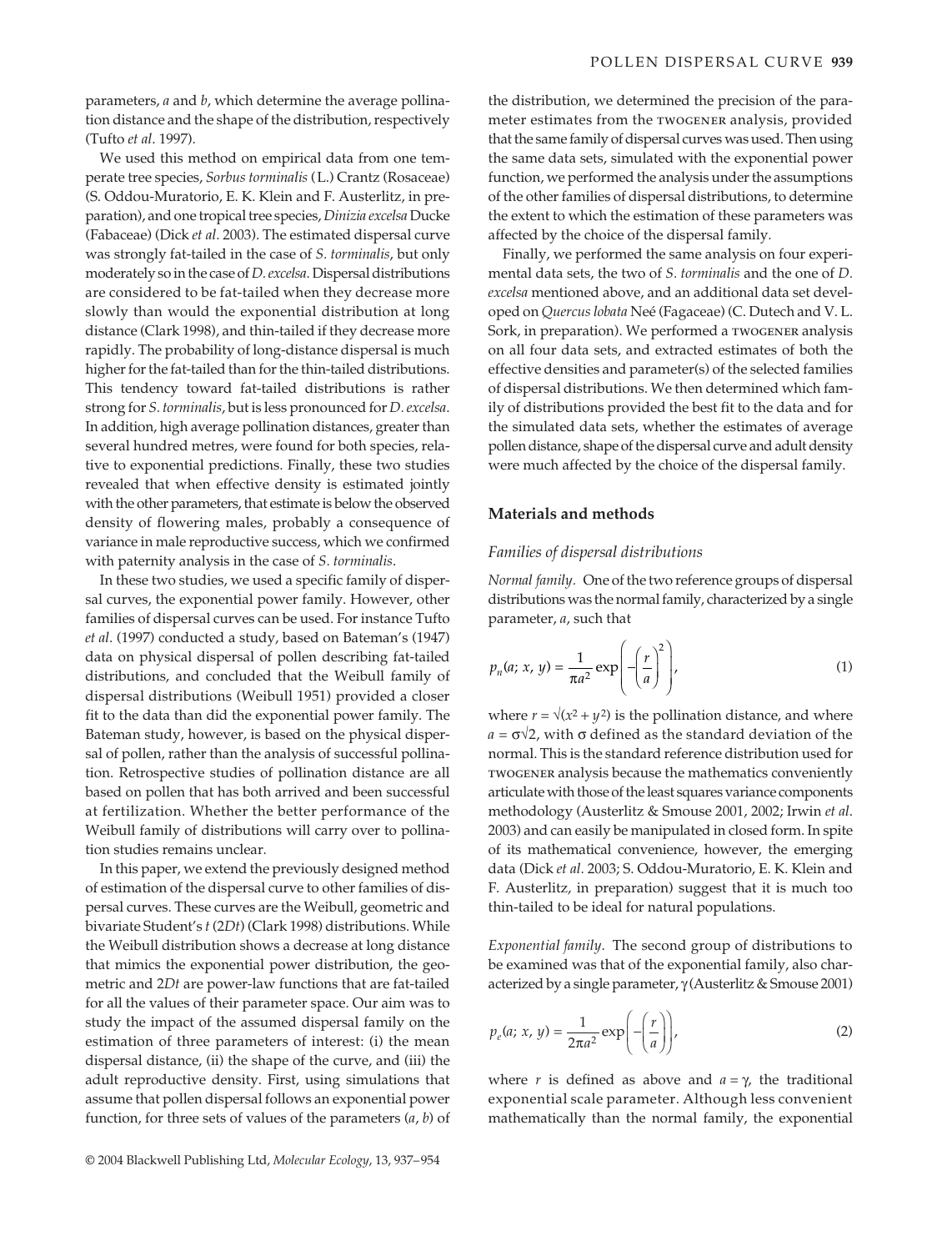family better captures the leptokurtotic features of the pollination distribution, and is analytically tractable. The variance of the distance of successful pollination is greater for the exponential than for the normal family (Austerlitz & Smouse 2001).

*Exponential power family*. The first two-parameter group of dispersal distributions to be examined with regard to the pollen dispersal curve was the exponential power family, characterized by the parameters *a* and *b* (Clark 1998)

$$
p_{ep}(a, b; x, y) = \frac{b}{2\pi a^2 \Gamma(2/b)} \exp\left(-\left(\frac{r}{a}\right)^b\right),\tag{3}
$$

where  $r = \sqrt{x^2 + y^2}$  is the pollination distance, and  $\Gamma$  is the classically defined gamma function (Abramowitz & Stegun 1964). The parameter *b* is the shape parameter, affecting the 'fatness' of the tail of the dispersal distribution, and *a* is a scale parameter. For  $b = 2$ , equation 3 degenerates to the normal distribution, equation 1, with  $a = \sigma \sqrt{2}$ . For  $b = 1$ , equation 3 degenerates to the exponential distribution, equation 2, with *a* = γ. When *b* < 1, however, the dispersal kernel is fat-tailed (Clark 1998), i.e. the long-range decay of probability is slower than for the exponential distribution, and considerably slower than for the normal distribution. Conversely, when *b* > 1 (for sub-Gaussian and Gaussian models, for example), the dispersal is thin-tailed, with a rapid decrease of the dispersal function, implying few long-distance dispersal events.

*Weibull family.* We next considered the Weibull family (Weibull 1951; Tufto *et al*. 1997), also a two-parameter group of distributions, which takes the form

$$
p_w(a, b; x, y) = \frac{a^{-b}b}{2\pi} \left(\frac{r}{a}\right)^{b-2} \exp\left(-\left(\frac{r}{a}\right)^b\right),\tag{4}
$$

defined for any positive real numbers *a* and *b*. The distribution is fat-tailed when *b* ≤ 1 and thin-tailed otherwise. As for the exponential power function, when  $b = 2$ , the Weibull degenerates to the normal distribution, but when  $b = 1$ , it does not degenerate to the exponential distribution.

*Geometric and 2*Dt *families.* We also considered the classical geometric family of dispersal distributions, defined by two parameters, *a* and *b*

$$
p_g(a, b; x, y) = \frac{(b-2)(b-1)}{2\pi a} \left(1 + \frac{r}{a}\right)^{-b},
$$
\n(5)

which is defined for all values of *a* > 0 and of *b* > 2, and the bivariate Student's *t* (2*Dt*) distribution (Clark *et al*. 1999)

$$
p_{2Dt}(a, b; x, y) = \frac{b-1}{\pi a^2} \left( 1 + \frac{r^2}{a^2} \right)^{-b},
$$
 (6)



**Fig. 1** Example of curves from the different family used, exponential power (black line), Weibull (red line), geometric (blue line) and 2*Dt* (green line), with shape parameter  $b = 0.5$ , 1.5, 3.5 and 2, and scale parameter (*a*) adjusted so that in all cases  $\delta = 100$  m.

which is defined for all values of *a* > 0 and of *b* > 1. It is of interest to consider the geometric and 2*Dt* distributions, which, while both power-law functions, will behave quite differently from the exponential and Weibull distributions. They show a fat tail, whatever the value of the shape parameter (*b*), and the distributions become increasingly fat-tailed as *b* declines toward '1'. The 2*Dt* distribution was shown to be the best-fitting for seed dispersal for several tree species (Clark *et al*. 1999). The Weibull distribution shows the most leptokurtic shape, with a high peak at zero and a long tail; the exponential power and geometric distributions are intermediate, and the 2*Dt* distribution shows less leptokurtic shape, and is concave near the origin (Fig. 1).

The parameters *a* and *b* are specific for each family of curves. For a given data set, it is therefore meaningless to make a comparison for these parameters between the different families of curve. On the other hand, the moments of the different curves can be compared, the general formula for which is

$$
\mu_n = \left(2\pi \int_0^\infty r^{n+1} p(r) dr\right)^{1/n} \tag{7}
$$

as in Clark *et al*. (1999), except that we take the power 1/*n* so that every moment is expressed in metres.  $\mu_1$  corresponds to the mean dispersal distance (δ; see, e.g. Austerlitz & Smouse 2001) and  $\mu$ , to the root-mean-square dispersal distance (Lande & Barrowclough 1987). These moments characterize the shape of the curve and thus allow us to compare the estimates obtained with different families of curves. They can be computed for the normal, exponential, exponential power, Weibull, geometric and 2*Dt* distributions, respectively.

$$
\mu_n^n = a(\Gamma(1 + n/2))^{1/n},\tag{8}
$$

$$
\mu_n^e = a(\Gamma(2+n))^{1/n},\tag{9}
$$

© 2004 Blackwell Publishing Ltd, *Molecular Ecology*, 13, 937–954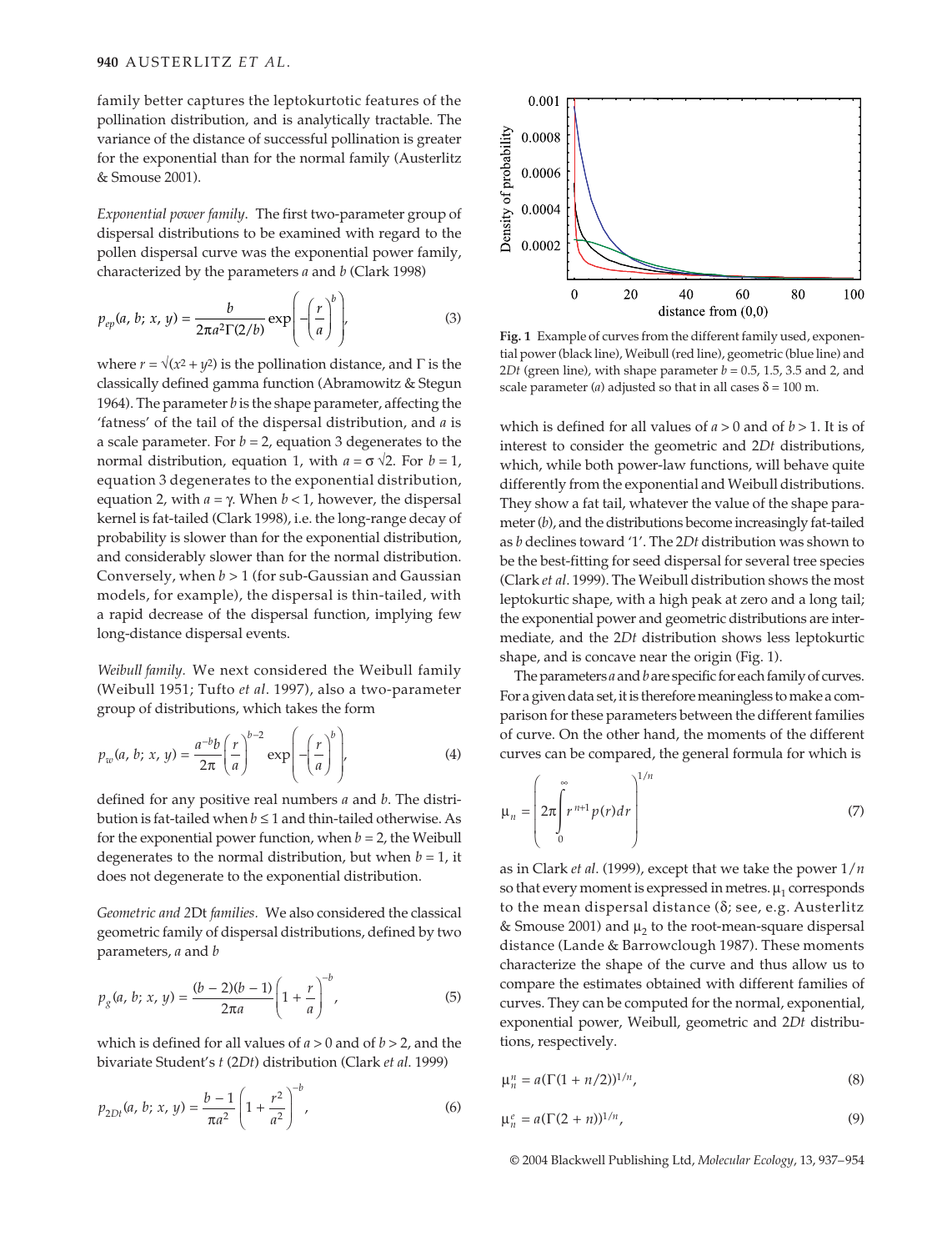$$
\mu_n^{ep} = a \left( \frac{\Gamma((2+n)/b)}{\Gamma(2/b)} \right)^{1/n},\tag{10}
$$

$$
\mu_n^w = a \left( \Gamma(1 + n/b) \right)^{1/n},\tag{11}
$$

$$
\begin{cases}\n\mu_n^g = a \left( \frac{\Gamma(n+2)\Gamma(b-2-n)}{\Gamma(b-2)} \right)^{1/n} & \text{if } b > (n+2) \\
\mu_n^g = \infty & \text{if } 2 < b \le (n+2)\n\end{cases}
$$
\n(12)

$$
\begin{cases}\n\mu_n^{2Dt} = a \left( \frac{\Gamma(n/2 + 1)\Gamma(b - 1 - n/2)}{\Gamma(b - 1)} \right)^{1/n} & \text{if } b > (n/2 + 1) \\
\mu_n^{2Dt} = \infty & \text{if } 1 < b \le (n/2 + 1)\n\end{cases}
$$
\n(13)

While the moments of the normal, exponential, exponential power and Weibull distributions are always finite, they can be infinite for the geometric and 2*Dt* distributions.

#### *TWOGENER analysis*

The TWOGENER analysis is described in great detail by Smouse *et al*. (2001). In short, the method consists of genotyping a sample of mother plants, along with a sample of seeds harvested from each of these plants. Knowing the maternal genotype, it is possible to extract the paternal gametic genotype for each seedling. This can be done without ambiguity in all cases for gymnosperms, by assessing separately the megagametophyte. In the case of angiosperms, the absence of this megagametophyte makes the unambiguous assessment of the paternal gamete impossible in the case where both mother and seedling show the same heterozygous genotype at one or several loci. In this case, instead of categorically inferring the paternal gamete, the posterior likelihood of each possible male gamete is computed.

Once these male gametes have been inferred (either unambiguously or as posterior probabilities), it is possible to compute the differentiation among the pollen pools fertilizing the sampled females by performing an analysis of molecular variance (amova, Excoffier *et al*. 1992), using the females as strata. This yields an estimate of the differentiation between the pollen clouds  $(\Phi_{\mu})$ , similar to the estimate of differentiation between populations (Φ*st*), classically computed in an amova.

The relation between  $\Phi_{\mu}$  and dispersal distance has been derived for normal and exponential dispersal distributions (Austerlitz & Smouse 2001), allowing the development of various estimates of average pollination distance (Austerlitz & Smouse 2002). Some of the estimates are based on the global  $\Phi_{\mu}$ , measured on all the females in the population. Since we only compute one  $\Phi_{\mu}$  value, we can only translate it into one parameter, usually the scale parameter of either the normal or exponential distribution, both of which are single-parameter models. That scale parameter can, in turn, be translated into the average distance of successful pollination, δ*e*, via equations 8 or 9, respectively. For twoparameter families, we cannot jointly estimate both scale and shape parameters from a single value of  $\Phi_{\mu}$ .

We can, however, extend the pairwise estimation method that we designed for the normal distribution (Austerlitz & Smouse 2002) and the exponential power function (S. Oddou-Muratorio, E. K. Klein and F. Austerlitz, in preparation; Dick *et al*. 2003). This method is based on the computation of the observed Φ*ft* values between each pair of females, *i* and *j*, denoted  $\phi_{ij}^{obs}$ , a function of the physical distance  $(z_{ij})$ between those females. Assume a particular family of dispersal curves, *p*(θ; *x, y*), where θ is the set of parameters for this family [e.g.  $\theta = (a, b)$  for the exponential power family]. It is possible to derive the theoretical relation,  $Φ$ <sub>*ft</sub>*(*d*, θ; *z*),</sub> relating the  $\Phi_{ft}$  value for two females, a distance *z* apart, where *d* is the adult density on the landscape.

The formula for  $\Phi_{\mu}(d, \theta; z)$  can be derived, whatever the chosen family of dispersal distributions, and it follows from the relation given in Austerlitz & Smouse (2002) that:

$$
\Phi_{ft}(d,\,\theta,\,z) = \frac{Q_0(d,\,\theta) - Q(d,\,\theta,\,z)}{2 - Q(d,\,\theta,\,z)}
$$
(14)

where  $Q_0$ (*d*, θ) is the probability that two male gametes sampled from the pollen cloud of the same female were drawn from the same father, and *Q*(*d*, θ, *z*) is the probability that two male gametes, sampled from two separate females (a distance *z* apart), were from the same father.

It follows that  $Q_0$ (*d*, θ) can be computed directly, using equation 10 from Austerlitz & Smouse (2001):

$$
Q_0(d, \theta) = \frac{1}{d} \int_{-\infty}^{\infty} \int_{-\infty}^{\infty} p^2(\theta, x, y) dx dy,
$$
 (15)

and the results for the six families are given by:

Normal 
$$
Q_0^n(d, a) = \frac{1}{2\pi a a^2}
$$
, (16)

Exponential 
$$
Q_0^e(d, a) = \frac{1}{8\pi a a^2}
$$
, (17)

Exponential power 
$$
Q_0^{ep}(d, a, b) = \frac{1}{4^{1/b} \pi da^2 \Gamma(1 + 2/b)}
$$
, (18)

Weibull 
$$
Q_0^w(d, a, b) = \frac{b2^{2/b-3}\Gamma(2 - 2/b)}{\pi da^2}
$$
 for  $b > 1$ , (19)

Geometric 
$$
Q_0^g(d, a, b) = \frac{(b-1)(b-2)^2}{4(2b-1)\pi da^2}
$$
, (20)

$$
2Dt \tQ_0^{2Dt}(d, a, b) = \frac{(b-1)^2}{(2b-1)\pi da^2}.
$$
\t(21)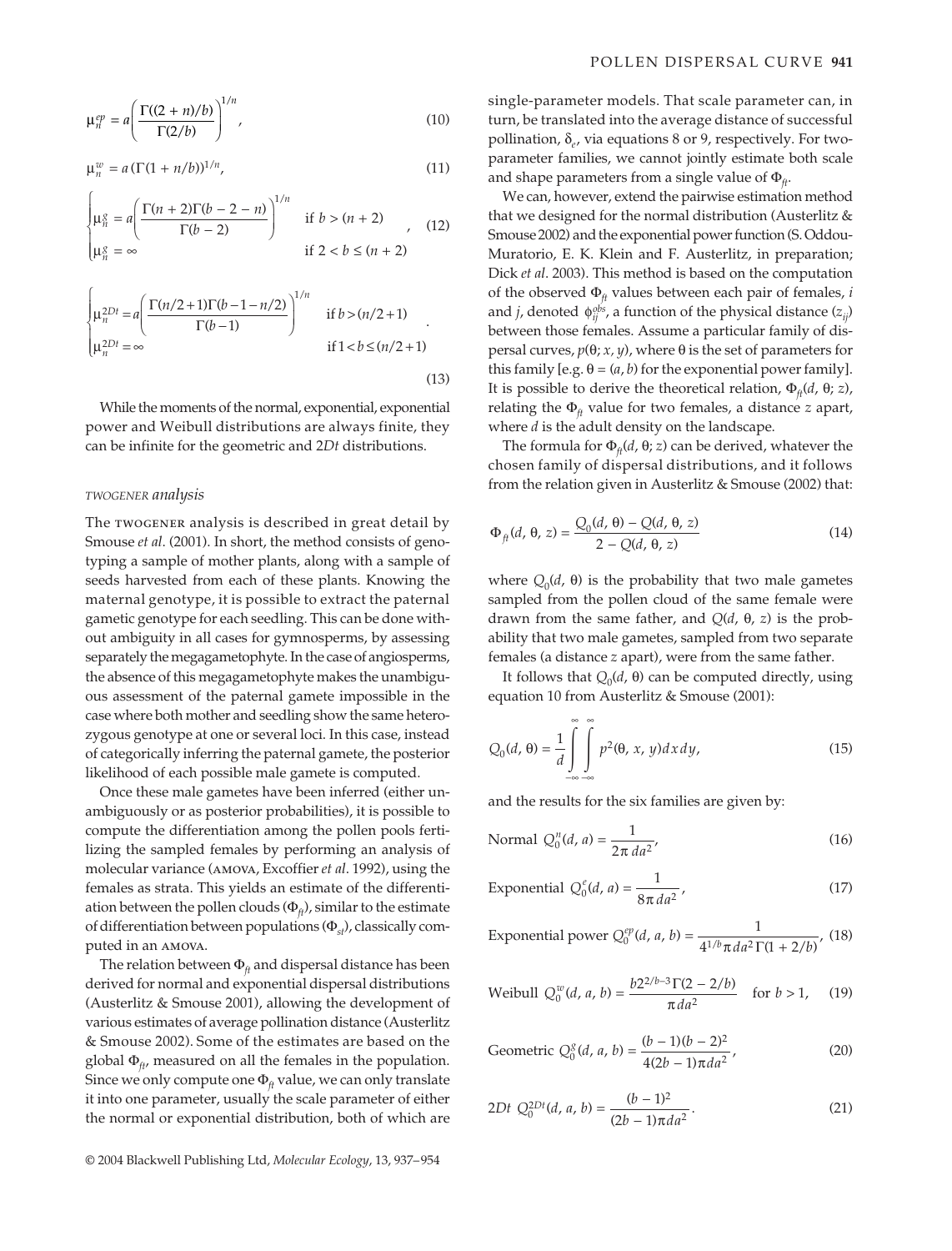Now, *Q*(*d*, θ, *z*) can be computed analytically for the single-parameter families, by solving the numerical formula (Austerlitz & Smouse 2001)

$$
Q(d, \theta, z) = \frac{1}{d} \int_{-\infty}^{\infty} \int_{-\infty}^{\infty} p(x, y) p(x - z, y) dx dy,
$$
 (22)

explicitly, where  $p(x, y)$  stands for any of the formulae given in equations 1 to 6. Equation 21 can be evaluated analytically for the normal distribution but can only be evaluated numerically for the other distributions (the exponential and the two-parameter distributions).

We also note that  $Q_0$ (*d*, θ), and thus  $Q$ (*d*, θ, *z*), cannot be computed for the Weibull distribution over the entire range of its shape parameter (*b*). This difficulty follows from the fact that the approximation used in Austerlitz & Smouse (2001) to obtain equation 15, following Wright (1943), becomes invalid for this distribution when *b* < 1. As a practical matter then, we will only consider the Weibull distribution for  $b \geq 1$ .

We estimated the various parameters by minimizing the squared-error loss criterion for the choice of those parameters,

$$
C(d, \theta) = \sum_{i < j}^{n_m} (\phi_{ij}^{obs} - \Phi_{ft}(d, \theta, z_{ij}))^2.
$$
 (23)

For our first set of evaluations, we set the effective density, *de* , to the field-measured density of adults in the population, and for each of the dispersal families indicated above, found the best-fitting collection of pollen dispersal parameters  $(\hat{\theta})$ , choosing parameters for θ that minimized *C*(*d*, θ). For our second set of trials, we set the shape parameter (*b*) to the value estimated with fixed  $d_{e}$ , and then re-estimated the effective density ( $d_e$ ), along with the scale parameter (*a*), to determine how far effective density diverged from measured density. For our final series of trials, we tried to estimate the three parameters (*a*, *b* and *d*) simultaneously. All these estimates have been included in the famoz program available at http://www.pierroton.inra.fr/genetics/labo/ Software/Famoz/index.html. Dos and Unix executables and sources codes are also available from F.A.

# **Simulations**

Because these methods of estimation are extremely time consuming (several days for one replicate), it was impossible to perform an exhaustive series of simulations. We therefore restricted attention to a small number of contrasts, and used the simulation program developed by Austerlitz & Smouse (2002) (available from F.A.). We simulated a population of 10 000 individuals, with a density of 1.6 trees/ ha, from among which we sampled 40 mothers, at distances

ranging from ∼20 m to ∼3 km. A population size of 10 000 individuals is large, but we used it to avoid border effects. The numbers of effective males expected to fertilize the sampled females was much smaller. We assumed three particular models of pollen dispersal: (i) a normal distribution, (ii) an exponential distribution, and (iii) an exponential power distribution with  $b = 0.5$ . In all cases, the parameter *a* was adjusted so that the mean dispersal distance (δ) was 100 m.

Under these conditions, we simulated data sets composed of mother and offspring genotypes. We assumed a sample size of 40 offspring per mother and that mothers and offspring were genotyped for 10 polymorphic loci, each locus with 10 alleles, all at frequency 1/10. Each parameter set was replicated 10 times. For each simulated replicate, we performed a twogener analysis, assuming either an exponential power, Weibull, geometric, or 2*Dt* distribution of pollination distances. For each estimated curve, we computed the first four moments, as well as the bias and mean squared error (MSE) for these moments over the 10 replicates, as well as for the estimated density. For evaluation with the exponential power function, we also computed the bias and MSE of the estimated curve parameters *a* and *b*. We did this for the Weibull analysis when the normal dispersal was assumed because, as we pointed out, the normal distribution is a particular case of the Weibull distribution. For the other two cases, because the dispersal curves used here do not belong to the Weibull family, there was no true value for *a* and *b* when this family was used for analysis, so neither bias nor MSE could be computed. This was always the case for the geometric and 2*Dt* families.

Consider first the case where a normal distribution was used in the simulations (Table 1), but the TWOGENER procedure assumed an exponential power distribution, setting density at its real value of 1.6 trees/ha yielded slightly inflated estimates of *a* and more strongly inflated estimates of *b*, but, as a result, the average dispersal distance  $(\delta)$  and the higher order moments were almost unbiased. Also, *â* and *b* showed quite large MSE values, but  $-$  again by a compensation process  $-$  MSE for  $\delta$  and higher order moments was more limited (compared to the true value of these moments).

When density (*d*) was estimated along with *a*, setting *b* at the previously estimated value, this yielded a downward bias for *d* but an upward bias for *a*. MSE-values were in all cases rather high, compared with the parametric mean. Again as a compensation process, the estimated moments showed much less bias than the estimated curve parameters. This was also true when all three parameters (*d*, *a* and *b*) were estimated jointly. They all showed some bias and a rather high MSE, but the moments were rather well estimated (limited bias and MSE).

Using the Weibull distribution in the analyses yielded much more limited bias, and smaller values of both standard deviation and MSE for the estimation of *d*, *a* and *b*. This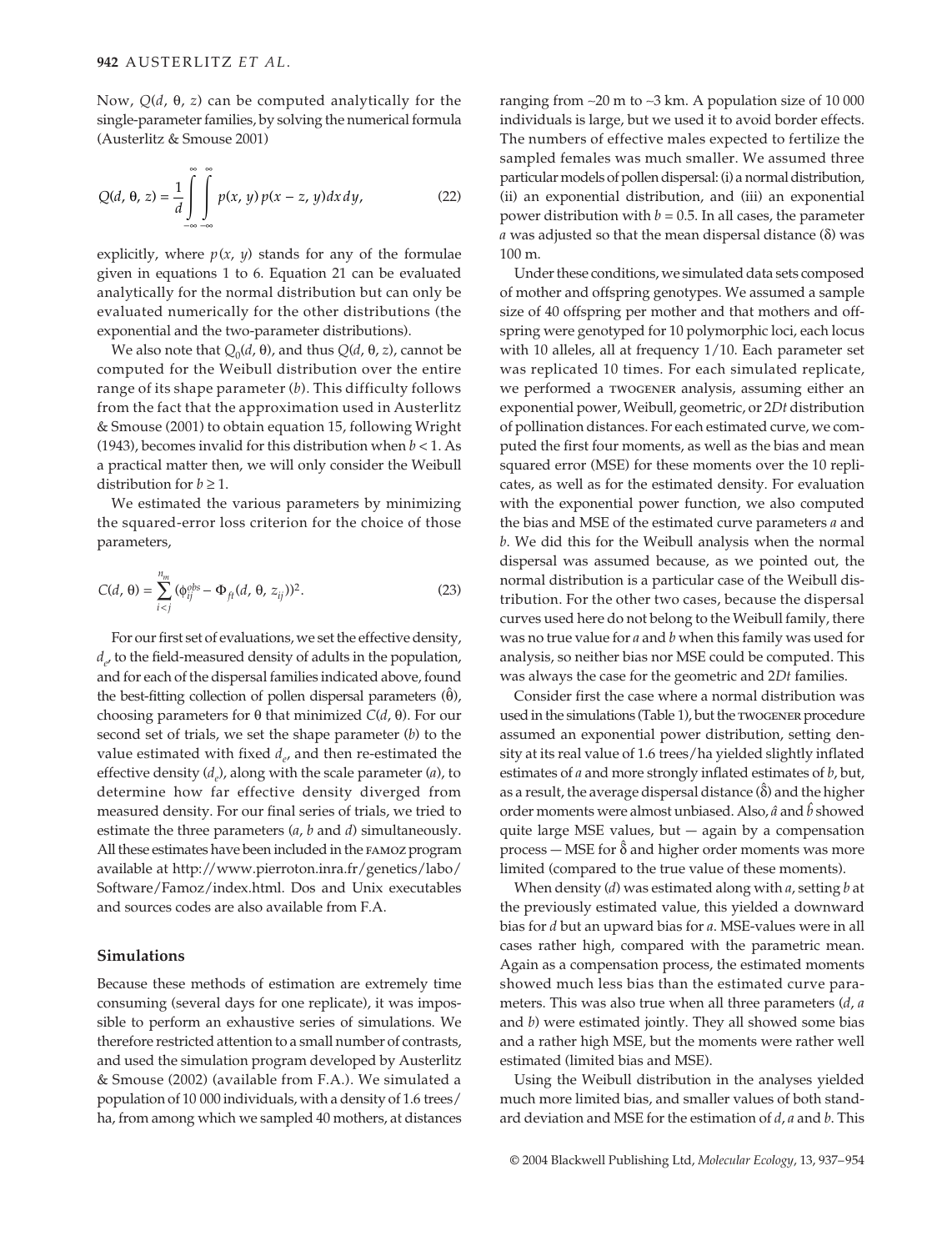**Table 1** Bias and mean squared error (MSE) of the parameter estimates and the estimates of the moments of the dispersal curve for the simulations performed with a normal distribution of pollination distance, but evaluated under exponential power, Weibull, and geometric models for τwogener analysis. The parameters used in the simulations were  $d = 1.6$  trees/ha,  $a = 112.8$  m,  $b = 2$ , which yields δ = 100 m,  $\mu_2$  = 112.8 m,  $\mu_3$  = 124.0 m,  $\mu_4$  = 134.1 m

| Assumed               |                    |              |         | Estimated parameters |      |                | <b>Estimated moments</b> |               |               |
|-----------------------|--------------------|--------------|---------|----------------------|------|----------------|--------------------------|---------------|---------------|
| dispersal<br>function | Fixed<br>parameter |              | â       | $\bar{a}$            | ĥ    | $\hat{\delta}$ | $\hat{\mu}_2$            | $\hat{\mu}_3$ | $\hat{\mu}_4$ |
| Exponential           | d                  | bias         |         | 8.93                 | 1.28 | $-3.29$        | $-5.30$                  | $-7.22$       | $-9.03$       |
| power                 |                    | $\sqrt{MSE}$ |         | 25.12                | 1.77 | 8.01           | 12.61                    | 17.50         | 22.44         |
|                       | b                  | bias         | $-0.18$ | 17.17                |      | 2.97           | 1.61                     | 0.24          | $-1.09$       |
|                       |                    | $\sqrt{MSE}$ | 0.27    | 32.76                |      | 11.01          | 14.14                    | 18.10         | 22.47         |
|                       | none               | bias         | $-0.22$ | 5.89                 | 1.04 | 8.79           | 11.08                    | 13.55         | 16.22         |
|                       |                    | $\sqrt{MSE}$ | 0.36    | 38.28                | 1.89 | 21.29          | 31.09                    | 41.73         | 52.88         |
| Weibull               | d                  | bias         |         | $-5.11$              | 0.44 | $-4.37$        | $-8.14$                  | $-11.5$       | $-14.5$       |
|                       |                    | $\sqrt{MSE}$ |         | 7.12                 | 0.53 | 6.26           | 10.05                    | 13.72         | 17.15         |
|                       | b                  | bias         | $-0.24$ | 6.84                 | —    | 6.24           | $-6.27$                  | $-19.3$       | $-32.8$       |
|                       |                    | $\sqrt{MSE}$ | 0.45    | 17.91                |      | 16.01          | 17.06                    | 25.8          | 37.55         |
|                       | none               | bias         | $-0.28$ | 12.87                | 0.33 | 12.02          | $-17.8$                  | $-31.7$       | $-45.9$       |
|                       |                    | $\sqrt{MSE}$ | 0.52    | 26.18                | 0.62 | 23.96          | 18.77                    | 32.5          | 46.78         |
| Geometric             | d                  | bias         |         | $n.a.*$              | n.a. | 10.95          | $-7.37$                  | $-32.3$       | $-63.4$       |
|                       |                    | $\sqrt{MSE}$ |         | n.a.                 | n.a. | 12.46          | 10.15                    | 33.35         | 64.15         |
|                       | b                  | bias         | $???+$  | ???                  |      | ???            | ???                      | ???           | ???           |
|                       |                    | $\sqrt{MSE}$ | ???     | ???                  | —    | ???            | ???                      | ???           | ???           |
|                       | none               | bias         | $-0.55$ | n.a.                 | n.a. | 33.02          | 22.41                    | 6.95          | $-11.8$       |
|                       |                    | $\sqrt{MSE}$ | 0.70    | n.a.                 | n.a. | 37.62          | 34.00                    | 39.07         | 60.00         |

\*n.a., not applicable: the dispersal curve used in the simulations does not belong to the family of dispersal curves assumed for the twogener analysis. Thus no bias and consequently no MSE can be computed for the shape parameters.

†???, the fit did not converge here, probably because of the high value taken by the *b* parameter.

remained also true to a lesser extent for the estimates of the moments of the distribution. When the geometric distribution was used, the estimates of the moments showed much more bias and MSE than when the Weibull or exponential power distributions were used. The estimation of *d* and the scale parameter *a* did not even converge. The 2*Dt* estimates did not converge in that case, even when density was fixed.

When the dispersal curve used in the simulation was either the exponential distribution (Table 2) or the exponential power distribution with  $b = 0.5$  (Table 3), and the exponential power distribution was assumed for twogener analysis, the parameters (*d*, *a* and *b*) showed some bias and MSE, while the average distance of dispersal (δ) was better estimated, except for the case when  $b = 0.5$  and all three parameters were estimated jointly, which yielded large biases. The bias and MSE increased when higher order moments were considered, but remained lower, relative to their expected values, than the bias and MSE of the curve parameters *a* and *b*. When the true dispersal distribution was exponential, using the Weibull or geometric analyses yielded similar values of bias and MSE for the estimate of the moments (Table 2). However, when the true dispersal curve was the exponential power distribution with  $b = 0.5$ , the Weibull and geometric analyses yielded much larger bias but slightly smaller MSE than when the exponential power distribution was used, except when all three parameters were jointly estimated, in which case they always behaved better. However, in several cases, the moments estimated by the geometric distribution were infinite and thus had to be removed from the computation of the bias and MSE. Again, 2*Dt* estimates did not converge at all when  $b = 1$ . It behaved like the geometric distribution when  $b = 0.5$  (data not shown).

Looking at the simulations globally, when the exponential power distribution was used, the estimated values of the shape parameter (*b*) were below 1.0 when the true value was 0.5 in nine cases out of 10. Thus, even if the level of bias and MSE were rather high, the fat-tailed character of the curve was correctly detected. Conversely, when the true value of *b* was 2.0, the estimated values were always > 1, indicating that the thin-tailed character of the curve was also well detected.

# **Real world case studies**

We applied these estimation methods to a trio of real world case studies in an effort to estimate the average distance of successful pollination and the shapes of the dispersal curves.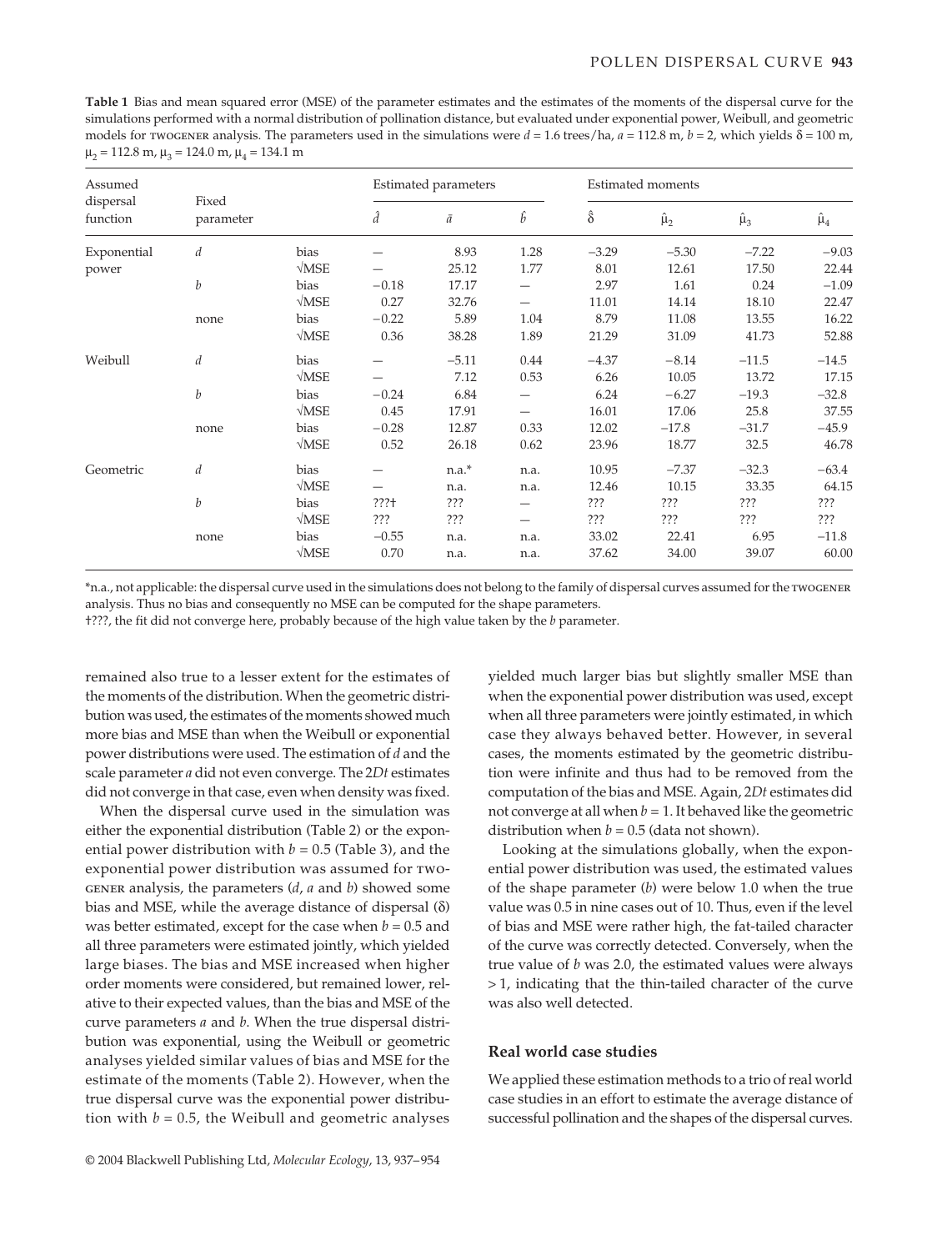**Table 2** Bias and MSE of the parameter estimates and the estimates of the moments of the dispersal curve for the simulations performed with an exponential distribution of pollination distance, but evaluated under exponential power and Weibull models for twogener analysis. The parameters used in the simulations were  $d = 1.6$  trees/ha,  $a = 50$  m,  $b = 1$ , which yields  $\delta = 100$  m,  $\mu_2 = 122.4$  m,  $\mu_3 = 144.2$  m,  $\mu_4 = 165.5$  m

| Assumed               |                    |              |                          | Estimated parameters |           |                | <b>Estimated moments</b> |               |               |
|-----------------------|--------------------|--------------|--------------------------|----------------------|-----------|----------------|--------------------------|---------------|---------------|
| dispersal<br>function | Fixed<br>parameter |              | â                        | â                    | $\hat{b}$ | $\hat{\delta}$ | $\hat{\mu}_2$            | $\hat{\mu}_3$ | $\hat{\mu}_4$ |
| Exponential           | $\boldsymbol{d}$   | bias         |                          | 20.84                | 1.01      | $-7.99$        | $-13.18$                 | $-18.46$      | $-23.78$      |
| power                 |                    | $\sqrt{MSE}$ |                          | 36.46                | 1.90      | 13.91          | 23.70                    | 34.16         | 45.08         |
|                       | b                  | bias         | 0.11                     | 23.47                | —         | $-8.45$        | $-11.85$                 | $-16.66$      | $-21.52$      |
|                       |                    | $\sqrt{MSE}$ | 0.56                     | 42.45                |           | 14.96          | 19.99                    | 27.02         | 34.88         |
|                       | none               | bias         | 0.16                     | 28.68                | 1.44      | 12.79          | 29.65                    | 48.59         | 73.64         |
|                       |                    | $\sqrt{MSE}$ | 0.88                     | 43.80                | 2.22      | 86.98          | 156.73                   | 240.03        | 342.18        |
| Weibull               | $\boldsymbol{d}$   | bias         |                          | $n.a.*$              | n.a.      | $-8.32$        | $-15.79$                 | $-24.20$      | $-33.26$      |
|                       |                    | $\sqrt{MSE}$ | $\qquad \qquad$          | n.a.                 | n.a.      | 14.13          | 23.95                    | 34.17         | 44.70         |
|                       | b                  | bias         | 0.14                     | n.a.                 | —         | $-8.78$        | $-16.62$                 | $-25.36$      | $-34.74$      |
|                       |                    | $\sqrt{MSE}$ | 0.63                     | n.a.                 | —         | 17.25          | 25.55                    | 34.98         | 45.06         |
|                       | none               | bias         | 0.16                     | n.a.                 | n.a.      | 22.39          | $-15.79$                 | $-24.20$      | $-33.26$      |
|                       |                    | $\sqrt{MSE}$ | 0.91                     | n.a.                 | n.a.      | 114.63         | 155.45                   | 193.78        | 230.49        |
| Geometric             | d                  | bias         | $\qquad \qquad -$        | n.a.                 | n.a.      | $-1.33$        | 2.11                     | 8.18          | 19.22         |
|                       |                    | $\sqrt{MSE}$ | $\overline{\phantom{m}}$ | n.a.                 | n.a.      | 6.64           | 12.57                    | 25.21         | 51.07         |
|                       | $\boldsymbol{b}$   | bias         | 0.17                     | n.a.                 |           | 1.83           | $-3.24$                  | 1.21          | 9.95          |
|                       |                    | $\sqrt{MSE}$ | 0.29                     | n.a.                 | —         | 22.02          | 7.00                     | 14.16         | 34.30         |
|                       | none               | bias         | 0.09                     | n.a.                 | n.a.      | 0.09           | 4.96                     | 7.85          | 11.38         |
|                       |                    | $\sqrt{MSE}$ | 0.66                     | n.a.                 | n.a.      | 17.04          | 20.84                    | 25.44         | 30.41         |

\*n.a., not applicable: the dispersal curve used in the simulations does not belong to the family of dispersal curves assumed for the twogener analysis. Thus no bias and consequently no MSE can be computed for the shape parameters.

**Table 3** Bias and MSE of the parameter estimates and the estimates of the moments of the dispersal curve for the simulations performed with an exponential power distribution of pollination distance, but evaluated under exponential power and Weibull models for twogener analysis. The true values of the parameters used in the simulations were  $d = 1.6$  trees/ha,  $a = 5.0$ ,  $b = 0.5$ , which yields  $\delta = 100$  m,  $\mu_2$  = 144.9 m,  $\mu_3$  = 196.2 m,  $\mu_4$  = 253.9m

| Assumed                |                    |              |         | Estimated parameters |      | <b>Estimated moments</b> |               |               |               |
|------------------------|--------------------|--------------|---------|----------------------|------|--------------------------|---------------|---------------|---------------|
| dispersal<br>function  | Fixed<br>parameter |              | â       | â                    | ĥ    | $\hat{\delta}$           | $\hat{\mu}_2$ | $\hat{\mu}_3$ | $\hat{\mu}_4$ |
| Exponential            | d                  | bias         |         | 16.21                | 0.24 | $-1.17$                  | $-4.75$       | $-6.49$       | $-5.04$       |
| power                  |                    | $\sqrt{MSE}$ |         | 20.90                | 0.33 | 37.70                    | 81.48         | 145.54        | 233.40        |
|                        | $\boldsymbol{b}$   | bias         | $-0.14$ | 19.73                |      | 6.99                     | 3.57          | 0.59          | $-0.87$       |
|                        |                    | $\sqrt{MSE}$ | 0.70    | 25.27                | —    | 30.80                    | 60.34         | 106.52        | 171.06        |
|                        | none               | bias         | $-0.19$ | 12.96                | 0.18 | 928.4                    | 2542          | 5859          | 11 989        |
|                        |                    | $\sqrt{MSE}$ | 1.60    | 17.32                | 0.46 | 1788                     | 5040          | 11 850        | 24 622        |
| Weibull                | d                  | bias         |         | $n.a.*$              | n.a. | $-13.74$                 | $-38.12$      | $-70.83$      | $-111.1$      |
|                        |                    | $\sqrt{MSE}$ |         | n.a.                 | n.a. | 20.39                    | 44.10         | 76.53         | 116.70        |
|                        | $\boldsymbol{b}$   | bias         | 0.08    | n.a.                 |      | $-5.23$                  | $-27.95$      | $-59.19$      | $-98.17$      |
|                        |                    | $\sqrt{MSE}$ | 1.10    | n.a.                 | —    | 28.75                    | 45.56         | 73.27         | 110.20        |
|                        | none               | bias         | $-0.12$ | n.a.                 | n.a. | 240.21                   | 307.93        | 307.93        | 362.82        |
|                        |                    | $\sqrt{MSE}$ | 1.54    | n.a.                 | n.a. | 586.47                   | 795.60        | 795.60        | 991.81        |
| Geometric <sup>+</sup> | d                  | bias         |         | n.a.                 | n.a. | $-4.19$                  | 107.20        | $-49.78$      | $-99.01$      |
|                        |                    | $\sqrt{MSE}$ |         | n.a.                 | n.a. | 25.36                    | 292.73        | 70.46         | 102.54        |
|                        | b                  | bias         | $-0.22$ | n.a.                 | —    | 8.51                     | 136.78        | $-27.18$      | $-70.25$      |
|                        |                    | $\sqrt{MSE}$ | 0.50    | n.a.                 | —    | 30.63                    | 345.01        | 59.66         | 82.08         |
|                        | none               | bias         | $-0.16$ | n.a.                 | n.a. | 138.24                   | $-62.16$      | $-97.40$      | $-138.8$      |
|                        |                    | $\sqrt{MSE}$ | 1.63    | n.a.                 | n.a. | 370.28                   | 65.04         | 100.08        | 141.41        |

\*n.a., not applicable: the dispersal curve used in the simulationsdoes not belong to the family of dispersal

curves assumed for the twogener analysis. Thus no bias and consequently no MSE can be computed for the shape parameters.

†In several cases one or several moments were infinite and could thus not be included in the averages.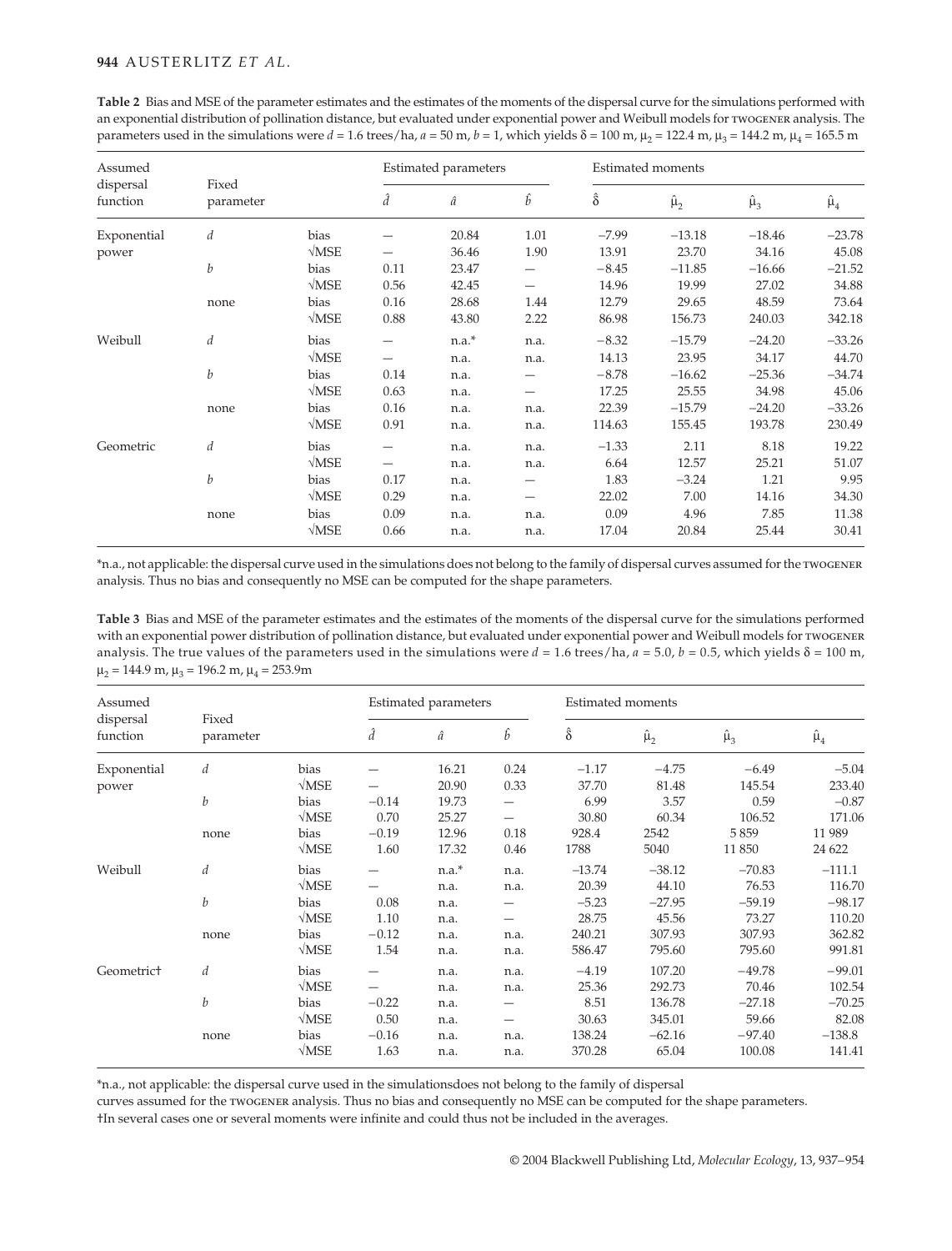# Sorbus torminalis

*Sorbus torminalis*(L.) Crantz (Rosaceae), the wild servicetree, occurs in a scattered distribution across a landscape. It produces hermaphroditic flowers, visited by a wide range of generalist pollinators. The study site, located in the large Rambouillet forest near Paris, covers a 475 ha mixed stand of oak and other broad-leaved species. Within this site, we found 185 potentially reproducing wild service-trees, all of which were genotyped for six microsatellite loci. We sampled and genotyped seeds from mother-trees in two consecutive years. In 1999, fruits were collected in the crown of 14 identified fruiting trees. A total of 653 seeds were extracted from the harvested fruits (11–100 seeds/ tree, mean =  $46.6$ , SD =  $21.1$ ). In 2000, fruits were collected either in the crown or near the trunk of 60 identified fruiting trees (total = 1075 seeds; mean number of seeds/  $tree = 17.9, SD = 3.9$ .

For the 1999 data set, analysed with the TWOGENER method (Table 4), fixing the density at its observed value  $(d = 0.33$  trees/ha), the exponential distribution  $(b = 1)$ provided a better fit than the normal distribution  $(b = 2)$ , in terms of squared error *C*(*d*, θ), but when the exponential power distribution was used, the fit was even better, yielding an estimated *b*-value of 0.565, associated with an estimated dispersal distance of 209 m, slightly more than when the normal or exponential distributions were used, where the estimated distance was ∼150 m. The fits with the other two parameter curves yielded estimated distances ∼200 m, like the exponential power function.

When density was jointly estimated with the scale parameter (*a*), setting the shape parameter (*b*) at the value previously estimated, leaving aside the case of the Weibull distribution, the estimated density (*d*) ranged from 0.021 to 0.093 trees per ha, substantially below the measured density of 0.33 trees/ha. This discrepancy was even stronger for the Weibull distribution, where the estimated density reached an excessively low value of 0.0005 trees/ha. Conversely, the estimated dispersal distance was higher than in the case where density was fixed: from 249 m to 713 m, except for the Weibull distribution where it reached a value as high as 3687 m. When the three parameters were jointly estimated, the algorithm converged to unrealistically low values of *d* and *b*, and conversely to unrealistically high values of δ. In some cases, the algorithm failed to converge.

The fits to the 2000 data set (Table 5) with density fixed at its observed value, yielded similar estimated dispersal distance for the normal ( $\hat{\delta} \approx 150$  m) and exponential distribution ( $\hat{\delta} \approx 170$  m), but higher values when the other dispersal models were used  $(\hat{\delta} = 478 \text{ m}$  for the exponential power distribution, 360 m for the Weibull distribution, and ∞ for the geometric and 2*Dt* distributions). The exponential power function showed a stronger tendency toward a fattertailed distribution ( $\hat{b}$  = 0.285) than observed for the 1999

data set. When density was jointly estimated with the scale parameter (*a*), the estimated *d*<sub>*e*</sub> values were again much below the observed density, except for the normal and exponential distributions, offset by a higher estimate of the average dispersal distance, except for the normal and exponential distributions. As for the 1999 data set, the estimation algorithm did not converge properly when all three parameters were included in the model.

## Dinizia excelsa

*Dinizia excelsa* Ducke (Fabaceae), endemic to the Amazon basin, is one of the largest Neotropical rainforest trees, attaining heights of over 55 m (Ducke 1922). It has very small (calyx 1–1.5 mm) hermaphroditic flowers held in racemes (10–18 cm) that attract diverse small insects (Dick 2001b). Owing to its value for timber and shade, large *D. excelsa* are commonly left standing in pastures and forest fragments in Brazilian ranches, thus providing an experimental design with which to study the effects of habitat fragmentation on gene flow in rainforest trees. Our study was performed in the forest reserves of the Biological Dynamics of Forest Fragments Project (BDFFP) (Laurance *et al*. 2002) north of Manaus, Brazil (S 2°30′, W 60°). In the BDFFP reserves, stingless bees (tribe Meliponini) are important pollinators of *D. excelsa* in undisturbed forests, whereas exotic African honeybees (*Apis mellifera scutellata*) are the primary pollinators of *D. excelsa* located in pastures and forest fragments (Dick 2001b). A microsatellite-based paternity analysis of seeds from pasture trees previously showed extremely long distance pollination flow (≤ 3.2 km) mediated by the African honeybees (Dick 2001a). Dick *et al*. (2003) performed a twogener analysis on the same ranch population and on an additional population in undisturbed forest (site km41).

The km41 site, on which we focus here, is part of a vast tract of biologically diverse rainforest, containing up to 300 tree species per hectare (De Oliveira & Mori 1999). The study population consisted of 50 adult individuals  $(≥ 40$  cm diameter at breast height) at a population density of 0.17 individuals/ha. Field observations indicated that most of the mapped trees flowered synchronously (Dick 2001a). For the TWOGENER analysis, we scored microsatellite genotypes at five highly polymorphic loci in 241 seeds from 13 maternal trees, representing an average of 21 seeds per array.

When the normal or exponential distribution was applied to the km41 population, we obtained estimated values for the average dispersal distance (δ̂) of ~200 m (Table 6). When density was jointly estimated along with the dispersal parameter, we obtained estimated values for this effective density that were slightly below those observed. Conversely, the estimated pollen dispersal distance was slightly higher. When the exponential power function was used, the shape parameter was estimated as  $\hat{b} = 0.821$ , indicating a distribution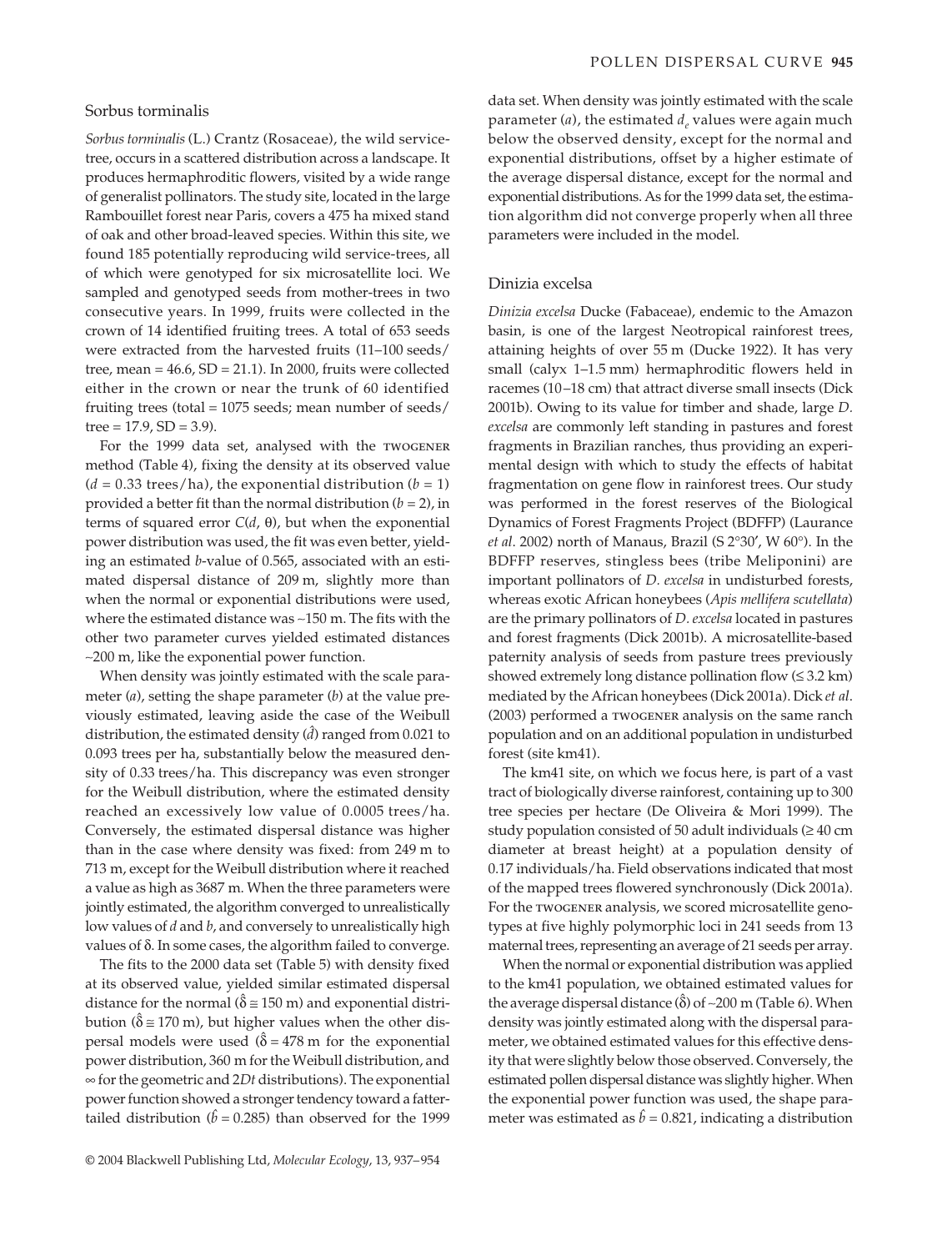| ì<br>i<br>٢<br>٤<br>י<br>ו<br>$\ddot{\phantom{a}}$<br>ł<br>.<br>ب<br>ă<br>ł<br>i<br>֖֖֖֪ׅׅ֪֪֪֪֦֪֪֪֪֪֛֚֚֚֚֚֚֚֚֚֚֚֚֚֚֚֡֝֝֝֝֝֬֝֬֝֬֝֬֝֬֝֓<br>l<br>I<br>۱<br>ا | l<br>i<br>١<br>non,<br>í<br>;<br>;<br>l<br>ׇ֕ |
|-----------------------------------------------------------------------------------------------------------------------------------------------------------|-----------------------------------------------|
| j<br>l<br>j<br>ļ<br>l<br>ì<br>l<br>E                                                                                                                      | ١<br>$\frac{1}{2}$<br>į                       |

|                                                                                                      |                                             | Fixed parameters | Estimated parameters                                                        |                                           |                                                                                                | Estimated moments (m)            |                                |                                     |                                     |                             |
|------------------------------------------------------------------------------------------------------|---------------------------------------------|------------------|-----------------------------------------------------------------------------|-------------------------------------------|------------------------------------------------------------------------------------------------|----------------------------------|--------------------------------|-------------------------------------|-------------------------------------|-----------------------------|
| Dispersal function                                                                                   | $\vec{p}$                                   | d                | d                                                                           | À                                         | Ç                                                                                              | ŝ                                | $\hat{L}$                      | م)<br>م                             | $\hat{\mathfrak{u}}_4$              | Error                       |
| Normal<br>Normal                                                                                     | 0.33                                        |                  | 0.0930<br>I                                                                 | 284<br>161                                |                                                                                                | 252<br>143                       | 284<br>161                     | 312<br>E                            | 338<br>191                          | 0.225<br>0.239              |
| Exponential<br>Exponential                                                                           | 0.33<br>$\overline{\phantom{a}}$            |                  | 0.0521<br>$\begin{array}{c} \end{array}$                                    | $79.5$ $181$                              | $\overline{\phantom{a}}$<br>$\begin{array}{c} \begin{array}{c} \hline \end{array} \end{array}$ | 362<br>159                       | 195<br>443                     | 522<br>229                          | <b>263</b><br>599                   | 0.236<br>0.217              |
| Exponential power<br>Exponential power<br>Exponential power                                          | 0.33<br>$\overline{\phantom{a}}$            | 0.565            | $1.33 \times 10^{-7}$<br>0.0212<br>I                                        | $2.94 \times 10^{-9}$<br>$18.9\,$<br>64.4 | 0.0908<br>0.565                                                                                | $1.60 \times 10^7$<br>210<br>717 | $1.07\times10^8$<br>293<br>999 | $5.17 \times 10^{8}$<br>1310<br>385 | $1.98 \times 10^{9}$<br>1649<br>484 | $0.234$<br>$0.208$<br>0.195 |
| Weibull<br>Weibull<br>Weibull                                                                        | 0.33<br>$\overline{1}$                      | 1.23             | $0.0005$<br>$0.0004$<br>I                                                   | 238<br>3945<br>4363                       | $\frac{1.23}{1.22}$                                                                            | 223<br>3688<br>4087              | 5295<br>4764<br>287            | 347<br>5758<br>6414                 | $404$<br>6698<br>7473               | 0.231<br>0.192<br>0.192     |
| Geometric<br>Geometric<br>Geometric                                                                  | 0.33<br>$\overline{\phantom{a}}$            | 9.69             | 0.0402<br>$\begin{array}{c} \hline \end{array}$<br>$\overline{\phantom{a}}$ | 594<br>1523<br>1523                       | 9.69<br>ii<br>$\overline{1}$                                                                   | 178<br>455<br>čζ.                | 236<br>25.59                   | 304<br>780<br>$\ddot{ii}$           | 388<br>995<br>čζ.                   | $\frac{0.235}{0.215}$       |
| 2Dt<br>2Dt<br>2Dt                                                                                    | 0.33<br>$\begin{array}{c} \end{array}$<br>I | 2.29             | $7.45\times10^{-6}$<br>0.0569<br>$\overline{\phantom{a}}$                   | 153<br>338<br>147                         | 1.00361<br>2.29                                                                                | 392<br>177<br>8                  | 628<br>284<br>8                | 8<br>8<br>8                         | 8<br>8<br>8                         | 0.237<br>0.220<br>0.210     |
| ‡???, estimation did not converge.<br>*units for d are trees/ha.<br>tunits for $\hat{a}$ are metres. |                                             |                  |                                                                             |                                           |                                                                                                |                                  |                                |                                     |                                     |                             |

© 2004 Blackwell Publishing Ltd, *Molecular Ecology*, 13, 937–954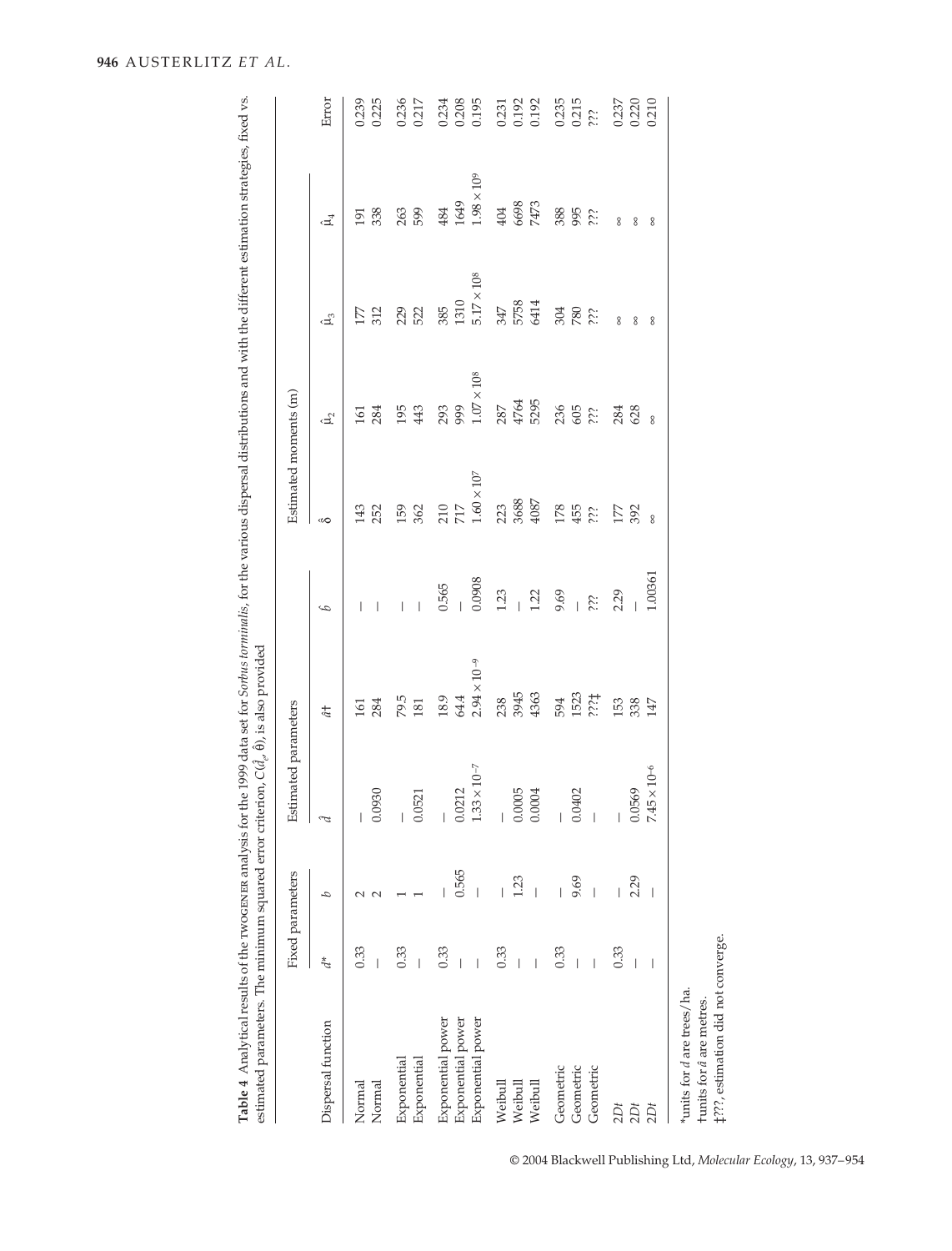|                    |       | Fixed parameters | Estimated parameters                                                      |                 |         |                | Estimated moments (m) |                  |           |              |
|--------------------|-------|------------------|---------------------------------------------------------------------------|-----------------|---------|----------------|-----------------------|------------------|-----------|--------------|
| Dispersal function | $d^*$ | d                | þ                                                                         | $\hat{a}$ +     | G       | $\infty$       | $\hat{L}$             | Ĝ,               | $\hat{L}$ | Error        |
| Normal             | 0.33  | $\sim$           |                                                                           | 170             |         | 151            | 170                   | 187              | 202       | 7.13         |
| Normal             |       |                  | 22.8                                                                      | 66.35           |         | 58.8           | 66.3                  | 73.0             | 78.9      | 7.04         |
| Exponential        | 0.33  |                  |                                                                           | 85.4            |         | 171            | 209                   | 246              | 283       | 7.07         |
| Exponential        |       |                  | 15.3                                                                      | 40.35           |         | 80.7           | 98.8                  | 116              | 134       | 7.03         |
| Exponential power  | 0.33  |                  |                                                                           |                 | 0.285   | 482            | 902                   | 1511             | 2345      | 6.95         |
| Exponential power  |       | 0.285            | 0.0119                                                                    | $0.298$<br>1.42 |         | 2298           | 4300                  | 7199             | 11173     | 6.85         |
| Exponential power  |       |                  | *ذذ:                                                                      | ίċ.             | ذذ:     | ίċ.            | ذذ:                   | ίċ.              | ii        | ščć.         |
| Weibull            | 0.33  |                  |                                                                           | 373             | $\Box$  | 360            | 487                   | 607              | 723       | 6.91         |
| Weibull            |       | $\Xi$            |                                                                           |                 |         |                |                       |                  |           |              |
| Weibull            |       |                  | $\begin{array}{l} 1.28 \times 10^{-4} \\ 7.23 \times 10^{-5} \end{array}$ | 14367<br>12648  | 1.17    | 13863<br>11978 | 18746<br>15779        | 23 374<br>19 329 | 27835     | 6.65<br>6.59 |
| Geometric          | 0.33  |                  |                                                                           | 57.5            | 2.76    | 8              | 8                     | 8                | 8         | 6.98         |
| Geometric          |       | 2.76             | 0.0859                                                                    | 110             |         | 8              | 8                     | 8                | 8         | 6.96         |
| Geometric          |       |                  | čć.                                                                       | iii             | čώ      | ذذ:            | čζ.                   | ذذ:              | iίż.      | čζ.          |
| 2Dt                | 0.33  |                  |                                                                           | 1821            | 1.21    | 8              | 8                     | 8                | 8         | 7.00         |
| 2Dt                |       | 1.21             | 0.167                                                                     | 3534            |         | 8              | 8                     | 8                | 8         | 6.99         |
| $\overline{2}Dt$   |       |                  | $7.11\times10^{-5}$                                                       | 2791            | 1.00326 | 8              | 8                     | 8                | 8         | 6.96         |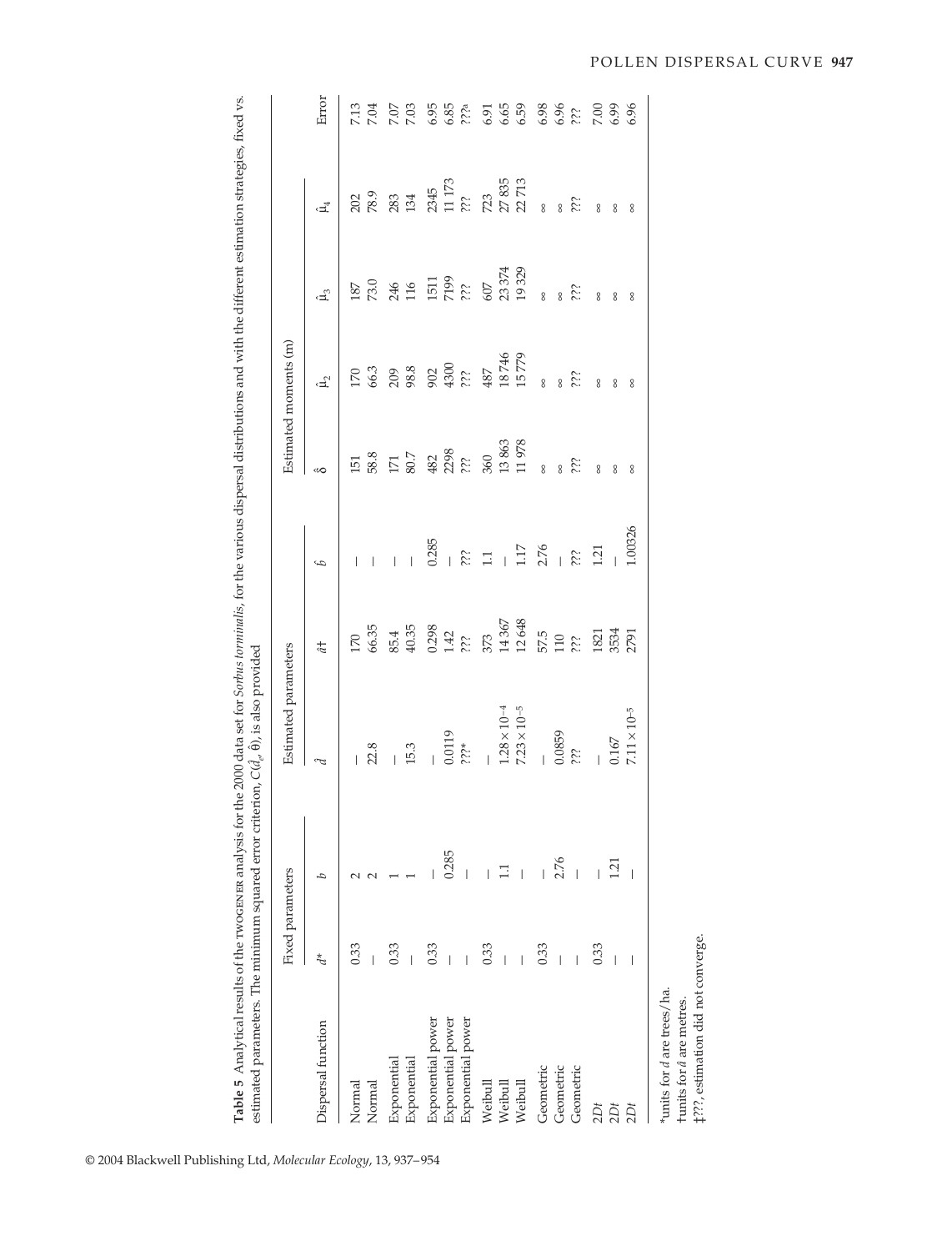Table 6 Analytical results of the TWOGENER analysis for *Dintzia excelsa,* for the various dispersal distributions and with the different estimation strategies, fixed vs. estimated parameters.<br>The minimum squared error cri **Table 6** Analytical results of the twogener analysis for *Dinizia excelsa*, for the various dispersal distributions and with the different estimation strategies, fixed vs. estimated parameters. *C*(*de*, *o*), is also provided The minimum squared error criterion,

|                    |                          | Fixed parameters         | Estimated parameters     |                                           |                                                                        | Estimated moments (m)                                                                                                                                                                                                                                                                                                             |                    |                    |                                       |                                                                                                                                                                                                |
|--------------------|--------------------------|--------------------------|--------------------------|-------------------------------------------|------------------------------------------------------------------------|-----------------------------------------------------------------------------------------------------------------------------------------------------------------------------------------------------------------------------------------------------------------------------------------------------------------------------------|--------------------|--------------------|---------------------------------------|------------------------------------------------------------------------------------------------------------------------------------------------------------------------------------------------|
| Dispersal function |                          |                          |                          | âН                                        |                                                                        | œ                                                                                                                                                                                                                                                                                                                                 | Ą,                 | Ĝ,                 |                                       | Error                                                                                                                                                                                          |
| Normal             | 0.17                     |                          |                          |                                           |                                                                        | 185                                                                                                                                                                                                                                                                                                                               |                    | 230                | 249                                   |                                                                                                                                                                                                |
| Normal             |                          |                          | 0.142                    | 203<br>284                                |                                                                        | 201                                                                                                                                                                                                                                                                                                                               | 209                | 250                | 270                                   | 0.0856<br>0.0854                                                                                                                                                                               |
| Exponential        | 0.17                     |                          | $\bar{1}$                | 104                                       | $\overline{1}$                                                         |                                                                                                                                                                                                                                                                                                                                   |                    |                    |                                       |                                                                                                                                                                                                |
| Exponential        |                          |                          | 13<br>0.1                | 126                                       |                                                                        | <b>208</b><br>252                                                                                                                                                                                                                                                                                                                 | 255<br>309         | 300<br>363         | 344<br>417                            | $\begin{array}{r} 0.0851 \\ 0.0842 \\ 0.0853 \\ 0.0838 \\ 0.0838 \\ 0.0847 \\ 0.0817 \\ 0.0837 \\ 0.0837 \\ 0.0831 \\ 0.0851 \\ 0.0851 \\ 0.0843 \\ 0.0843 \\ 0.0824 \\ 0.0824 \\ \end{array}$ |
| Exponential power  | 0.17                     |                          | $\overline{\phantom{a}}$ |                                           | 0.821                                                                  |                                                                                                                                                                                                                                                                                                                                   | 285<br>367         |                    | 408                                   |                                                                                                                                                                                                |
| Exponential power  | $\overline{1}$           | 0.821                    | 0.0995                   | $72.3$<br>92.85                           |                                                                        |                                                                                                                                                                                                                                                                                                                                   |                    | 345                | 524                                   |                                                                                                                                                                                                |
| Exponential power  | $\overline{1}$           | $\overline{\phantom{a}}$ | $1.46\times10^{-3}$      | $8.20 \times 10^{-4}$                     | $\begin{array}{c} - & 159 \\ 0.159 \\ 1.34 \\ - & 1.14 \\ \end{array}$ | $\begin{array}{l} 225 \\ 289 \\ 215 \times 10^4 \\ 215 \times 19 \\ 243 \\ 236 \\ 242 \\ 242 \\ 242 \\ 242 \\ 243 \\ 244 \\ 242 \\ 243 \\ 244 \\ 243 \\ 244 \\ 245 \\ 245 \\ 246 \\ 247 \\ 248 \\ 249 \\ 249 \\ 241 \\ 242 \\ 243 \\ 244 \\ 245 \\ 245 \\ 246 \\ 247 \\ 248 \\ 249 \\ 249 \\ 240 \\ 241 \\ 242 \\ 243 \\ 244 \\ $ | $6.44\times10^4$   | $1.59\times10^{5}$ | $3.46 \times 10^{5}$                  |                                                                                                                                                                                                |
| Weibull            | 0.17                     | $\mathbf{L}$             | $\overline{1}$           |                                           |                                                                        |                                                                                                                                                                                                                                                                                                                                   |                    |                    |                                       |                                                                                                                                                                                                |
| Weibull            | $\overline{1}$           | 1.34                     |                          |                                           |                                                                        |                                                                                                                                                                                                                                                                                                                                   |                    |                    |                                       |                                                                                                                                                                                                |
| Weibull            | $\overline{\phantom{a}}$ | $\overline{1}$           | $0.0802$<br>$0.00948$    | 267<br>379<br>4068<br>4631<br>377<br>9096 |                                                                        |                                                                                                                                                                                                                                                                                                                                   | 307<br>436<br>1929 | 363<br>516<br>2380 | $\frac{416}{590}$<br>$\frac{2812}{ }$ |                                                                                                                                                                                                |
| Geometric          | 0.17                     | $\overline{1}$           | $\overline{\phantom{a}}$ |                                           |                                                                        |                                                                                                                                                                                                                                                                                                                                   |                    | 316                | $367$<br>416                          |                                                                                                                                                                                                |
| Geometric          | $\overline{1}$           | 41.2                     | 0.130                    |                                           |                                                                        |                                                                                                                                                                                                                                                                                                                                   | 264<br>300         |                    |                                       |                                                                                                                                                                                                |
| Geometric          |                          | $\overline{1}$           | $1.90\times10^{-10}$     |                                           | 2.00345                                                                | $\overline{\mathcal{S}}$                                                                                                                                                                                                                                                                                                          | 8                  | 8                  | $\overline{8}$                        |                                                                                                                                                                                                |
| 2Dt                | 0.17                     | I                        | $\overline{\phantom{a}}$ |                                           | 3.15                                                                   |                                                                                                                                                                                                                                                                                                                                   | 258                |                    |                                       | $0.0854$<br>0.0847                                                                                                                                                                             |
|                    |                          | 3.15                     | 0.121                    |                                           |                                                                        | 206<br>241                                                                                                                                                                                                                                                                                                                        | 302                | 332                | 598                                   |                                                                                                                                                                                                |
| $\overline{2}Dt$   |                          |                          | $3.05 \times 10^{-4}$    |                                           | 1.00453                                                                | 8                                                                                                                                                                                                                                                                                                                                 | 8                  |                    | 8                                     | 0.0828                                                                                                                                                                                         |
|                    |                          |                          |                          |                                           |                                                                        |                                                                                                                                                                                                                                                                                                                                   |                    |                    |                                       |                                                                                                                                                                                                |

\*units for d are trees/ha. \*units for *d* are trees/ha. tunits for  $\hat{a}$  are metres. †units for å are metres.

© 2004 Blackwell Publishing Ltd, *Molecular Ecology*, 13, 937–954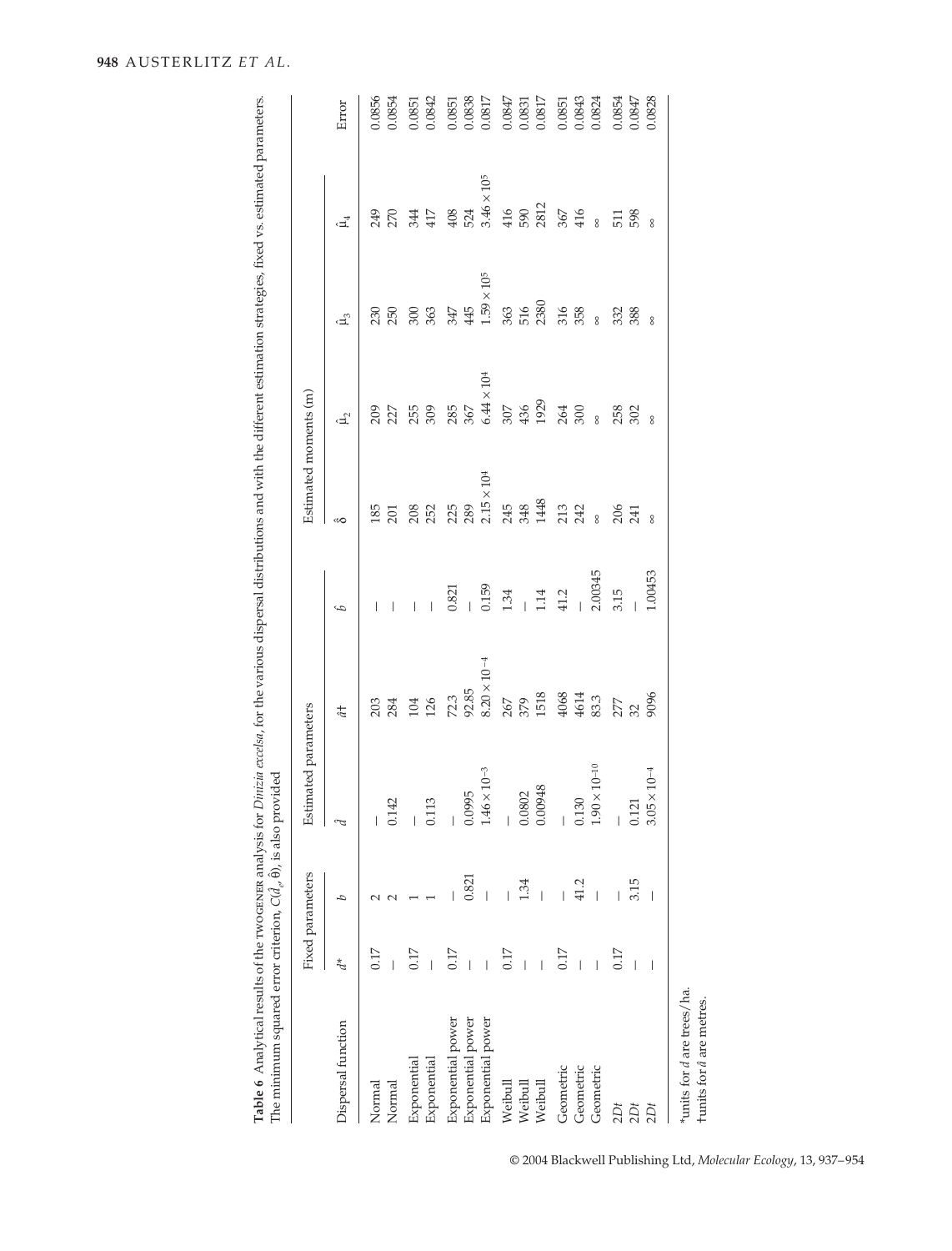with a thinner tail curve than was the case for *S. torminalis*. This same tendency was true for all of the two-parameter families, which all showed a fatter tail for *S. torminalis*. For *D. excelsa*, the average pollination distances inferred from the two-parameter distributions were all consistent, ranging between 205 m and 245 m when density was fixed at its observed value, and between 240 m and 388 m when density was jointly estimated with the scale parameter (*a*). This estimated density was slightly lower than the observed density in all cases, but the discrepancy was much smaller than for *S. torminalis*. Again the joint estimation of the three parameters provided no realistic results.

## Quercus lobata

Valley oak [*Quercus lobata* Neé (Fagaceae)] is one of California's most distinctive oak species. Its massive size and majestic canopy, combined with its longevity, make it a signature element of California's foothills, valleys and floodplains (Griffin 1971). It typically occurs in oak savannah, which is the habitat of our study site. The study described here was conducted at the Sedgwick Reserve (N 34°42′, W 120°2′), 10 km northeast of Santa Ynez, California, USA. Sedgwick Reserve is a 2380-ha area, managed for research, education and conservation of native biodiversity by the University of California Natural Reserve System and University of California Santa Barbara. The study trees were located on the valley floor and surrounding hill slopes in a broad, shallow basin, ranging in elevation from 360 m to 405 m above sea level. This area was sampled in 1999 (Sork *et al*. 2002a,b), but in 2001, acorns were collected from 40 Valley oak adults during a year of very low acorn production. The twogener analysis is based on 33 adult trees, 288 progeny with 5–12 progeny per adult, and six microsatellite loci (C. Dutech and V. L. Sork, in preparation).

The estimated average pollination distance (Table 7) was ∼100 m for the normal and exponential distributions, if density was set at its observed value (1.19 trees/ha). The exponential power distribution showed a slightly fat tail, as for *D. excelsa*, with an estimate of  $\hat{b} = 0.847$ . All families of distributions yielded a similar estimate for the average pollination distance,  $\hat{\delta} \approx 120$  m.

When density was estimated jointly with the shape parameter (*a*), setting the shape parameter to the estimated value, we obtained in all cases an effective density  $\hat{d}_{0} \equiv d/10$ , except for the geometric distribution, for which the estimated effective density was quite a bit closer to the observed density. The estimated average pollination distance ( $\hat{\delta}$  ~300 m for all distributions) was higher than we have reported elsewhere (Sork *et al*. 2002a), obtained with the assumption that  $d_e \sim d$ . For *Q. lobata*, it was also possible to estimate the three parameters jointly (last line for each distribution in Table 7), yielding  $d_e \approx d/10$  average pollination distance of  $\hat{\delta}$  ~300 m, and a mildly fat tail ( $\hat{b}$  = 0.713 for the exponential power distribution).

# *Distributional overview*

Comparing the fits obtained with the different functions, we observed in all cases the same order, starting from the best fitting function: Weibull, exponential power, geometric, 2*Dt*, exponential, normal. The general shape of the dispersal curves was rather similar for *Q. lobata* and *D. excelsa*, but the curves were more divergent for the 1999 and 2000 collections of *S. torminalis* (Fig. 2). Similarly, the estimated moments were more similar in the cases of *Q. lobata* and *D. excelsa* than for *S. torminalis* (see Tables 4–7 ).



**Fig. 2** Best fitting curves for the four experimental data sets, *Sorbus torminalis* 1999 (A) and 2000 (B), *Dinizia excelsa* (C) and *Quercus lobata* (D), for the four families of curves studied, exponential power (black line), Weibull (red line), geometric (blue line) and 2*Dt* (green line) They correspond to the case where the shape parameter (*b*) was set to a fixed value and density was jointly estimated (second line of Tables 4–7).

© 2004 Blackwell Publishing Ltd, *Molecular Ecology*, 13, 937–954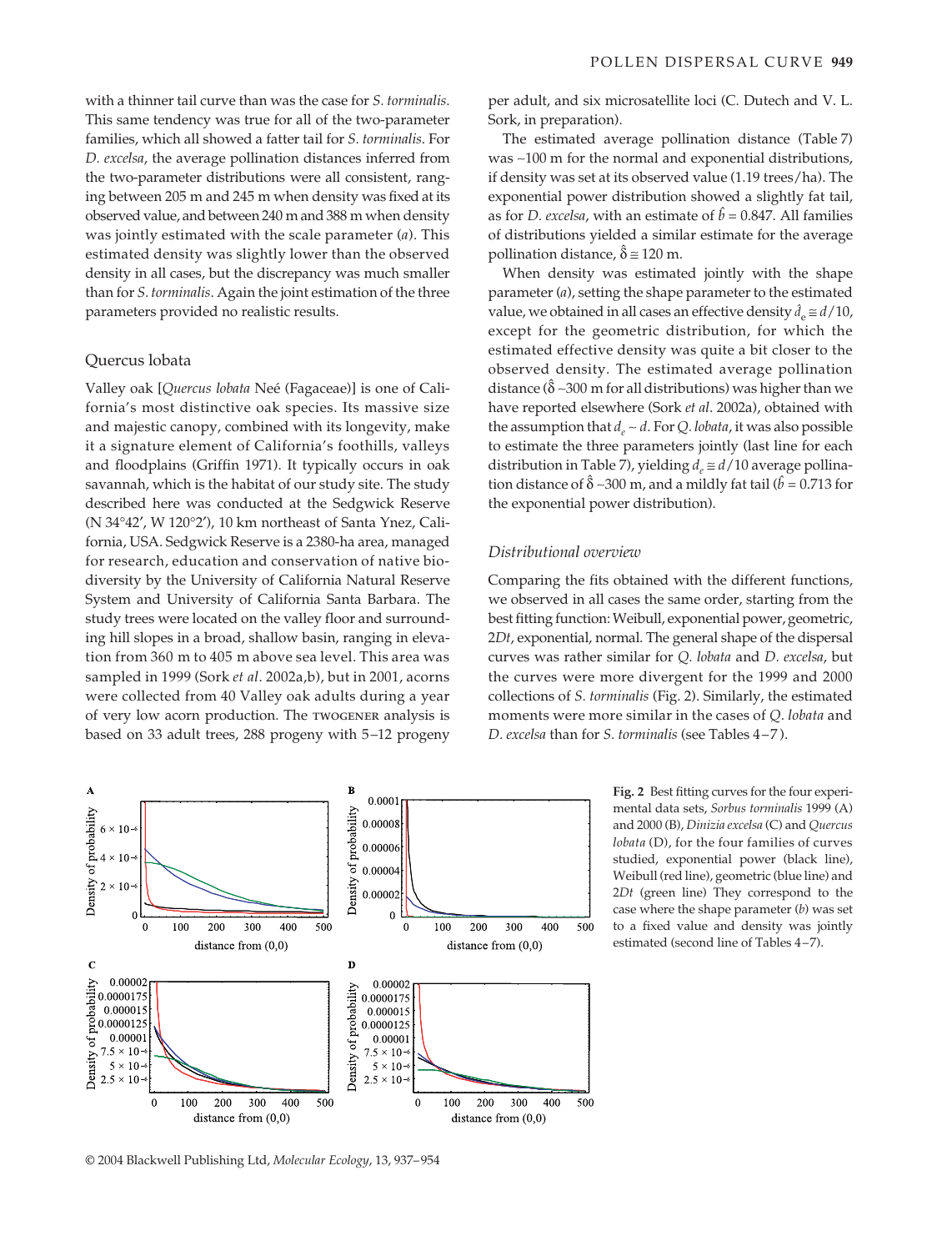|                                                                |                | Fixed parameters |                                                                           | Estimated parameters     |                                                                                                        |                    | Estimated moments (m)                    |                          |                        |                                                                                                                                                                                                                                                                                                     |
|----------------------------------------------------------------|----------------|------------------|---------------------------------------------------------------------------|--------------------------|--------------------------------------------------------------------------------------------------------|--------------------|------------------------------------------|--------------------------|------------------------|-----------------------------------------------------------------------------------------------------------------------------------------------------------------------------------------------------------------------------------------------------------------------------------------------------|
| Dispersal function                                             | đ              | d                | J                                                                         | $\hat{a}$                | Ç                                                                                                      | $\infty$           | Ą,                                       | ĥ,                       | $\hat{\mathfrak{a}}_4$ | Error                                                                                                                                                                                                                                                                                               |
| Normal                                                         | 1.19           |                  | $\frac{1}{0.177}$                                                         | $\overline{1}$           |                                                                                                        | $\Xi$              | 114                                      | 125                      | 136                    | 1.763<br>1.715                                                                                                                                                                                                                                                                                      |
| Normal                                                         |                |                  |                                                                           | $\overline{\phantom{a}}$ |                                                                                                        | 241                | 272                                      | 299                      | 323                    |                                                                                                                                                                                                                                                                                                     |
| Exponential                                                    | 01             |                  |                                                                           |                          |                                                                                                        | 114<br>286         | 140                                      |                          | 189                    |                                                                                                                                                                                                                                                                                                     |
| Exponential                                                    |                |                  |                                                                           |                          |                                                                                                        |                    | 350                                      |                          | 473                    |                                                                                                                                                                                                                                                                                                     |
| Exponential power                                              | 01.19          |                  | $-$ 0.161<br>$-$ 0.152<br>0.137                                           |                          | $\begin{array}{c} - \\ 0.847 \end{array}$                                                              | 121                | 152                                      | 164<br>412<br>184        |                        |                                                                                                                                                                                                                                                                                                     |
| Exponential power                                              | $\overline{1}$ | 0.847            |                                                                           |                          |                                                                                                        |                    |                                          |                          |                        |                                                                                                                                                                                                                                                                                                     |
| Exponential power                                              | $\overline{1}$ |                  |                                                                           |                          | $\begin{array}{r} -1.713 \\ 0.713 \\ 1.38 \\ -1.41 \\ 4.1 \\ \hline 4.09 \\ -6.77 \\ 6.23 \end{array}$ | 353                | 392<br>462                               | $473\atop 576$           | <b>ABS ABS 2008</b>    | $\begin{array}{l} 1.761 \\ 1.711 \\ 1.710 \\ 1.711 \\ 1.711 \\ 1.788 \\ 1.789 \\ 1.795 \\ 1.795 \\ 1.795 \\ 1.795 \\ 1.795 \\ 1.796 \\ 1.790 \\ 1.760 \\ 1.760 \\ 1.760 \\ 1.760 \\ 1.760 \\ 1.760 \\ 1.760 \\ 1.760 \\ 1.760 \\ 1.760 \\ 1.760 \\ 1.760 \\ 1.760 \\ 1.760 \\ 1.760 \\ 1.760 \\ 1.$ |
| Weibull                                                        | 1.19           |                  |                                                                           |                          |                                                                                                        | 2346               | 160                                      | <b>186</b><br>505<br>484 |                        |                                                                                                                                                                                                                                                                                                     |
| Weibull                                                        |                | 1.38             |                                                                           |                          |                                                                                                        |                    | $\begin{array}{c} 43 \\ 413 \end{array}$ |                          |                        |                                                                                                                                                                                                                                                                                                     |
| Weibull                                                        |                | $\overline{1}$   | $\begin{array}{r} - \\ 0.138 \\ 0.141 \\ - \\ 0.986 \\ 0.157 \end{array}$ |                          |                                                                                                        |                    |                                          |                          |                        |                                                                                                                                                                                                                                                                                                     |
| Geometric                                                      | 1.19           |                  |                                                                           |                          |                                                                                                        | 116<br>127<br>294  | 144                                      | 172                      |                        |                                                                                                                                                                                                                                                                                                     |
| Geometric                                                      | $\overline{1}$ | 44.1             |                                                                           |                          |                                                                                                        |                    | 158<br>366                               | 188<br>437               |                        |                                                                                                                                                                                                                                                                                                     |
| Geometric                                                      |                |                  |                                                                           |                          |                                                                                                        |                    |                                          |                          |                        |                                                                                                                                                                                                                                                                                                     |
| 2Dt                                                            | 1.19           |                  |                                                                           | 230<br>664               |                                                                                                        | 90.9<br>262<br>264 |                                          | 119                      |                        |                                                                                                                                                                                                                                                                                                     |
| 2Dt                                                            |                |                  | $-0.159$<br>$0.158$                                                       |                          |                                                                                                        |                    | 19788                                    | $\frac{44}{38}$          | 32 32 33               |                                                                                                                                                                                                                                                                                                     |
| 2Dt                                                            | I              |                  |                                                                           |                          |                                                                                                        |                    |                                          |                          |                        |                                                                                                                                                                                                                                                                                                     |
| *units for d are trees/ha.<br>tunits for $\hat{a}$ are metres. |                |                  |                                                                           |                          |                                                                                                        |                    |                                          |                          |                        |                                                                                                                                                                                                                                                                                                     |

© 2004 Blackwell Publishing Ltd, *Molecular Ecology*, 13, 937–954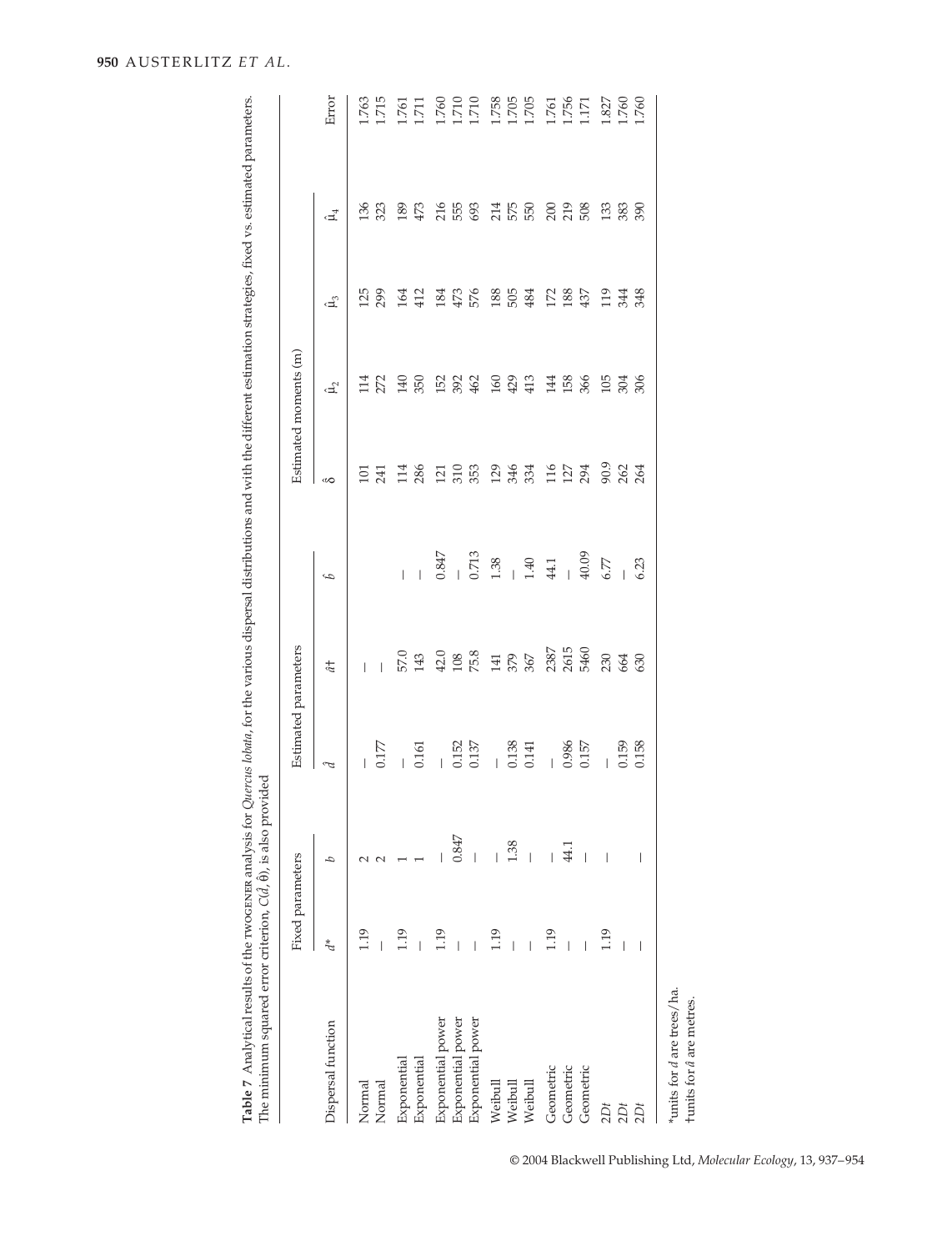| Dispersal<br>function | Sorbus torminalis<br>(1999) | Sorbus torminalis<br>(2000) | Dinizia<br>excelsa | <i>Ouercus</i><br>lobata |
|-----------------------|-----------------------------|-----------------------------|--------------------|--------------------------|
| Normal                | 0.282                       | 6.909                       | 0.835              | 0.101                    |
| Exponential           | 0.158                       | 4.636                       | 0.665              | 0.091                    |
| Exponential power     | 0.064                       | 0.036                       | 0.585              | 0.093                    |
| Weibull               | 0.002                       | 0.00038                     | 0.472              | 0.084                    |
| Geometric             | 0.122                       | 0.260                       | 0.765              | 0.981                    |
| 2Dt                   | 0.172                       | 0.506                       | 0.712              | 0.099                    |

**Table 8** Ratio of estimated density over the measured density  $(\frac{\partial}{\partial t})$  for the three species studied and the six families of dispersal curves assumed

When density was estimated jointly with the scale parameter *a*, assuming a fixed value for the shape parameter (*b*), the estimated effective density ( $\hat{d}$ ) was always lower than the field measured adult density (*d*), except for the normal and exponential distribution for *S. torminalis* in 2000. The ratio  $\hat{d}$  : *d* varied between the species (Table 8): being ∼0.1 for *Q. lobata*, whatever dispersal function was assumed (except the geometric); from 0.064 to 0.158 for *S. torminalis* in 1999, except for the Weibull distribution where it took a very low value of 0.0016; and from 0.472 to 0.835 for *D. excelsa*. The results were quite variable for *S. torminalis* in 2000, but for the best fitting functions, the Weibull and the exponential power families,  $\hat{d}$  : *d* was also quite small, 0.00038 and 0.036, respectively.

## **Paternity analysis comparisons**

We also performed paternity analyses on *Sorbus torminalis*, for which we have substantial genetic information on the males for a considerable distance around the sampled females (Oddou-Muratorio *et al*. in press), using the program cervus (Marshall *et al*. 1998). Then the best-fitting dispersal curve was determined, using a maximumlikelihood method (see details in S. Oddou-Muratorio, E. K. Klein and F. Austerlitz, in preparation). As with the less-detailed twogener analysis, the fits show a tendency towards fat-tailed dispersal curves (Table 9) when the exponential power distribution was used with estimated values for *b* of 0.25 and 0.35, respectively. When the fits with other curves were compared, the Weibull distribution provided the poorest fit for both years, the best fitting curve was the geometric for 1999 and the exponential power for 2000, but the difference between the likelihood of the two curves was very small in both cases.

# **Discussion**

Our results indicate that it is possible to approximate the shape of the dispersal curve, a critical element of the estimation of gene flow parameters. The simulation study showed that TWOGENER can infer the shape of the dispersal curve, even if the estimations show some bias and large MSE. We always used the exponential power distribution **Table 9** Fit obtained with the maximum likelihood method based on paternity analysis

| Dispersal curve          | $-log$<br>Likelihood | â      | ĥ         | Ŝ        |
|--------------------------|----------------------|--------|-----------|----------|
| 1999 data                |                      |        |           |          |
| Normal                   | 835.24               | 448.11 |           | 397      |
| Exponential              | 753.68               | 158.45 |           | 317      |
| <b>Exponential power</b> | 700.40               | 0.10   | 0.25      | 648      |
| Weibull                  | 705.99               | 398.77 | 0.87      | 429      |
| Geometric                | 699.50               | 22.35  | 2.06      | $\infty$ |
| 2Dt                      | 703.35               | 27.56  | 1         | $\infty$ |
| 2000 data                |                      |        |           |          |
| Exponential              | 1196.31              | 215.86 |           | 432      |
| <b>Exponential power</b> | 1150.42              | 4.21   | 0.35      | 847      |
| Weibull                  | 1159.72              | 588.72 | 1.21      | 553      |
| Geometric                | 1150.99              | 67.17  | 2.10      | $\infty$ |
| 2Dt                      | 1155.50              | 67.16  | 1.0000426 | $\infty$ |

for simulated data sets, and when this same family was used for estimation, all values of  $\hat{b}$  but one were < 1.0, when the true value of *b* was 0.5, as expected of a fat-tailed distribution. Conversely, when the true value was  $b = 2$ , all estimated values of  $\hat{b}$  were substantially above 1.0, as expected of a thin-tailed distribution. Thus, the exponential power distribution was effective at determining whether the dispersal curve was fat- or thin-tailed.

Of course, the accuracy of the estimates will increase with the amount of data available. In a previous study (Austerlitz & Smouse 2002), assuming a normal dispersal for the twogener analysis, which is the only case for which many simulated data sets can be analysed, we have shown that increasing the number of sampled mothers or increasing the number of loci used in the twogener analysis were the best way to reduce the MSE of the estimates. The impact of the amount of data available should also be studied in the future for the case of the more realistic curves that we studied here.

Another interesting result is that we obtained no more bias and no larger MSE in the estimation of average pollen dispersal distance and adult density if we assumed another family of dispersal curves (here the Weibull or the geometric distributions) than that used in the simulations (the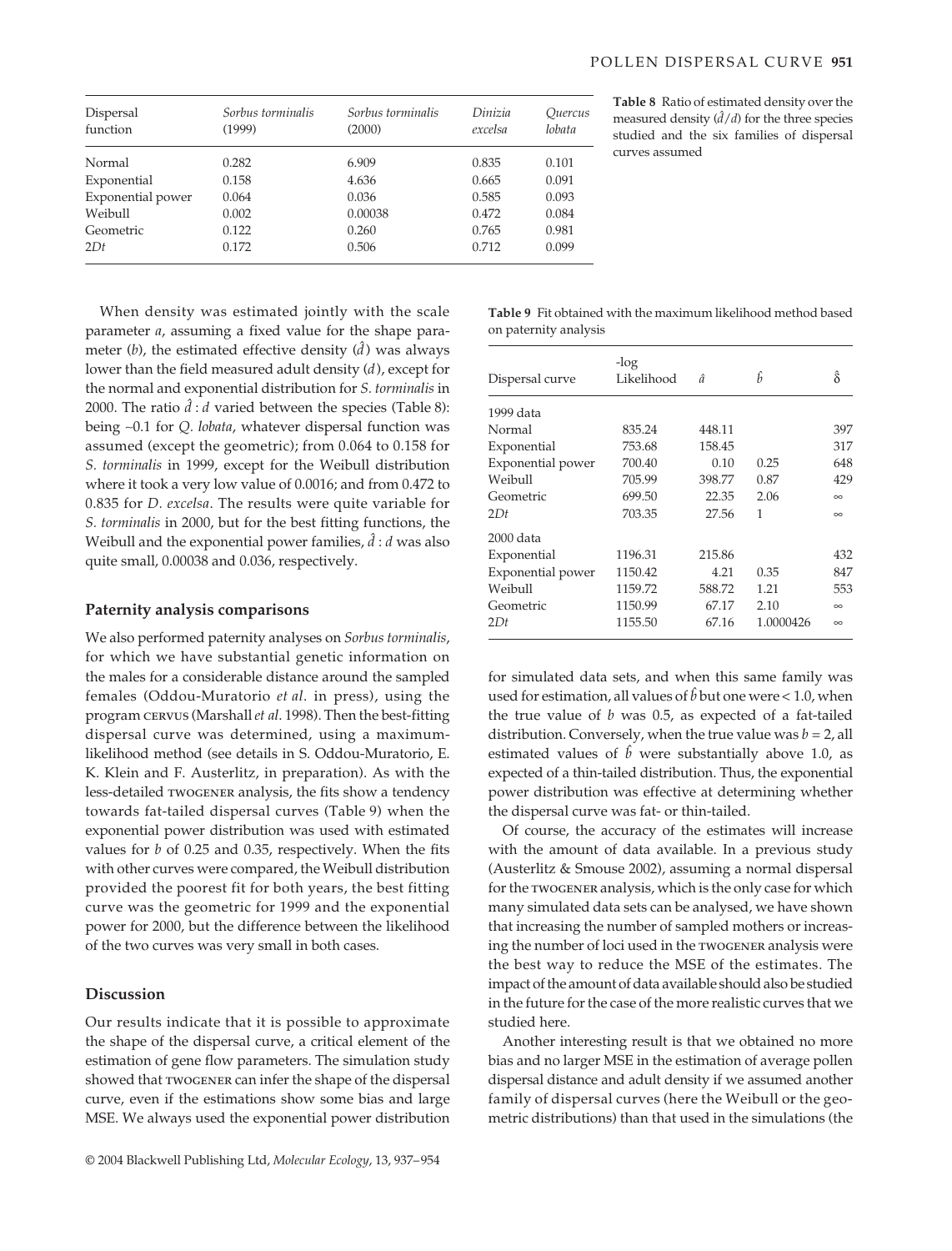exponential power distribution). This remained also true for the higher order moments for the Weibull distribution, and also for the geometric distribution, except that we sometimes obtained dispersal curves with infinite moments. This general congruence is important because, for experimental data sets, the assumed dispersal curve is unknown and it is thus helpful that these estimated values are not strongly affected by the choice of dispersal curve. All things considered, we recommend the use of the exponential power distribution, which is sufficiently flexible and has the added attraction of encompassing the normal and exponential as degenerate special cases, and the moments are always finite. The Weibull distribution becomes advantageous only when the distribution is thin-tailed, because the shape parameter is estimated with more precision. Thus, the best strategy might be to start first with the exponential power, and in the case that a thin-tailed curve is obtained, to perform a subsequent analysis with the Weibull distribution.

The frequency of thin-tailed pollen-mediated dispersal may not be high in the real word. We need more studies of pollen dispersal to verify the overall tendency, but the cases studied so far suggest a trend towards fat-tailed distributions of pollen dispersal. Indeed, when the exponential power function was assumed, the TWOGENER method yielded estimates of *b* that were close to 1, or even smaller, i.e. a distribution that decreased more slowly than the exponential distribution at long distance. For the case of *Sorbus torminalis*, for which we had data sets for two consecutive years, it is interesting to note a consistent pattern of strongly fat-tailed curves over both years for that species, and this is confirmed by paternity analysis. However, the level of precision of our estimates does not allow us to draw any conclusion from the fact that we obtained a lower *b*-value in 2000 than in 1999, especially since the paternity analysis yielded the opposite result.

Another consistent pattern was that the estimated adult density on the experimental data sets was always below the observed density, but since our estimates are affected by bias and have large MSEs, we must be cautious with our interpretation. On the one hand, this result might indicate that it is preferable to have an estimate of adult density to insert into the model, stabilizing the other parameter estimates. Notably, we are estimating several parameters simultaneously, and the variance in the data around the curve is great. It is important to understand whether our estimate of low density has validity, because otherwise our method also estimates larger dispersal distances than indicated by estimates based on measured density.

On the other hand, it is not unexpected that the effective adult density is less than the demographic estimate, given the many factors (e.g. uneven reproductive output, asynchronous flowering phenology) that reduce the effective size of the reproductive population. For example, for *S. torminalis* and *Quercus lobata*, we obtained estimated effective densities that were ∼1/10 of the observed density. From what we know from the simulation study about the precision of the estimates, we can conclude here with reasonable certitude that the effective density is lower than that observed. By contrast, the estimated density was about half of the observed density for *Dinizia excelsa*. Considering the level of MSE observed in our simulation study, we cannot conclude clearly for that case that effective density is indeed lower than that observed in this last case.

Low effective density may be an indication of a variance in reproductive success among males, which is illustrated by paternity analysis in the case of *S. torminalis* (S. Oddou-Muratorio, E. K. Klein and F. Austerlitz, in preparation). This variance in reproductive success can be a consequence of variation in phenology of the species under study. Indeed, if the flowering periods of some individuals are completely nonoverlapping, the probability of a mating event becomes nil, and it is reduced considerably when these periods overlap only partially. It is interesting that we observed this phenomenon for *S. torminalis*, but not for *D. excelsa*. Also, large variations in pollen or pistillate flower production among trees could be a cause of variance in reproductive success.

We need many other experimental studies to confirm all the tendencies that have been observed in the experimental data sets studied here. The species studied here are scattered, with low-density spatial distributions; two are insect-pollinated (*S. torminalis* and *D. excelsa*), and the other is wind-pollinated. More data are needed, both on these types of species and on species with different life histories. In particular it would be interesting to study densely packed wind-pollinated species. A similar study was performed on *Fraxinus excelsior* (Morand-Prieur 2003), a temperate wind-pollinated species that occurs in much higher densities (48 trees/ha in the study plot) than studied here, but we found a similar pattern, a very fat-tailed dispersal curve ( $b = 0.240$ , if the exponential power function was assumed) and an effective density slightly smaller than that observed. Also, it would be interesting to repeat the study for the same species over several years, as we did for *S. torminalis*, which showed us that the same trend toward a fat-tailed curve was observed for both years. Also repetitions in different places, subject to different environmental conditions, would be useful to assess the extent to which the curve estimated during one year and in one place can be extrapolated to results observed in other years and other places.

From a theoretical point of view, it would be useful to perform a more detailed study to determine the best sampling strategy to estimate all the dispersal parameters. This information would probably help determine the optimal way to estimate all of the parameters of the dispersal curve effectively. More generally, it would provide useful information about the best strategy of how to choose mothers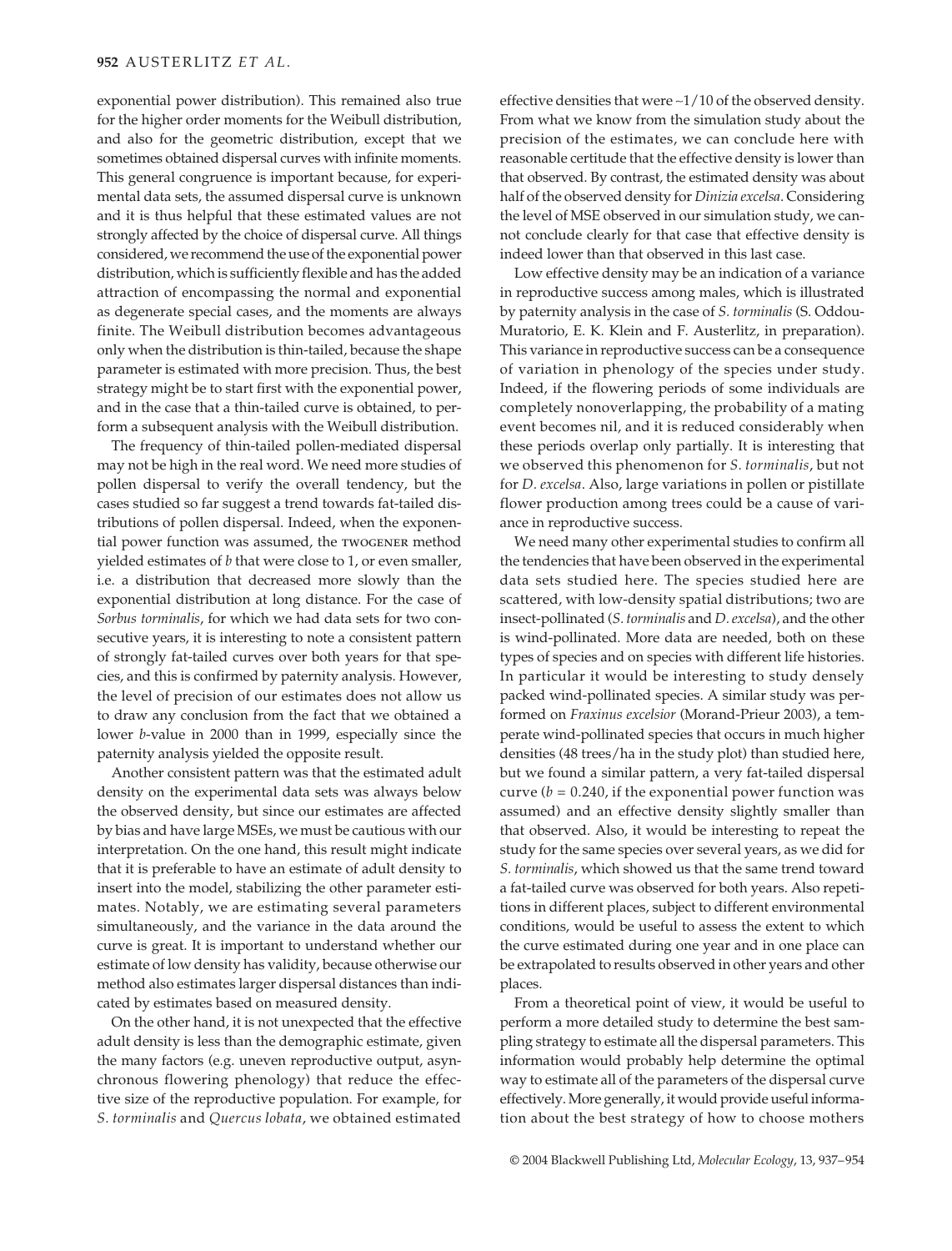on the landscape and the sample allocation needed to perform the estimation properly. Ultimately, information on the distance and shape of the dispersal function will yield insight into the scale of the evolutionary neighbourhood size and about the dynamics of gene movement in managed populations.

As already mentioned in previous works (Austerlitz & Smouse 2001) several factors may affect the estimation process. For instance, a degree of selfing higher than what is expected at random, will increase the differentiation of the pollen clouds  $(\Phi_{\theta})$ , by increasing the proportion of self-gametes in each pollen cloud. Our method, which does not account for this effect, would thus provide a downwardly biased estimate of the distance of dispersal for the outcrossing pollen. A reduction of selfing will have the opposite effect. Similarly, for animal-pollinated species, correlated dispersal of male gametes will decrease the effective number of pollinators of each female and thus increase Φ*ft*, again yielding a downward bias in our estimates of dispersal distance. In all cases, the impact on the estimation of the shape of the curve is less predictable. Such processes should be integrated in future studies.

#### **Acknowledgements**

We thank L. Excoffier and two anonymous reviewers for many helpful comments that have improved the paper. P.E.S. was supported by USDA/McIntire-Stennis 17309, NSF-BSR-0089238, and NSF-BSR-0211430. S.O.-M. was supported by the Bureau des Ressources Génétiques. C.D. and V.L.S. were supported by National Science Foundation-DEB-0089445, the University of Missouri Research Board and UM-St. Louis Research Award programs. Elements of this work were conducted as part of the Gene Flow Dynamics Working Group supported by the National Center for Ecological Analysis and Synthesis, a centre funded by NSF (Grant #DEB-0072909), the University of California, and the Santa Barbara campus.

## **References**

- Abramowitz M, Stegun IA (1964) *Handbook of mathematical functions with formulas, graphs, and mathematical tables* U.S. Govt. Print. Off., Washington. D.C..
- Austerlitz F, Smouse PE (2001) Two-generation analysis of pollen flow across a landscape. II. Relation between  $\Phi_{\text{ftr}}$  pollen dispersal and inter-females distance. *Genetics*, **157**, 851–857.
- Austerlitz F, Smouse PE (2002) Two-generation analysis of pollen flow across a landscape. IV. Estimating the dispersal parameter. *Genetics*, **161**, 355–363.
- Bateman AJ (1947) Contamination of seed crops. II. Wind pollination. *Heredity*, **1**, 235–246.
- Clark JS (1998) Why trees migrate so fast: confronting theory with dispersal biology and the paleorecord. *American Naturalist*, **152**, 204–224.
- Clark JS, Silman M, Kern R, Macklin E, HilleRisLambers J (1999) Seed dispersal near and far: patterns across temperate and tropical forests. *Ecology*, **80**, 1475–1494.
- Crawford TJ (1984) The estimation of neighborhood parameters for plant populations. *Heredity*, **52**, 273–283.
- De Oliveira AA, Mori SA (1999) A central Amazonian terra firme forest. I. High tree species richness on poor soils. *Biodiversity and Conservation*, **8**, 1219–1244.
- Devlin B, Ellstrand NC (1990) The development and application of a refined method for estimating gene flow from angiosperm paternity analysis. *Evolution*, **44**, 258–259.
- Dick CW (2001a) Genetic rescue of remnant tropical trees by an alien pollinator. *Proceedings of the Royal Society of London Series B: Biology Sciences*, **268**, 2391–2396.
- Dick CW (2001b) Habitat change, African honeybees and fecundity in the Amazonian tree *Dinizia excelsa* (Fabaceae). In: *Lessons from Amazonia: the Ecology and Conservation of a Fragmented Forest* (eds Bierregaard RO, Gascon C, Lovejoy TE, Mesquita R), pp. 149–157. Yale University Press, New Haven.
- Dick CW, Etchelecu G, Austerlitz F (2003) Pollen dispersal of tropical trees (*Dinizia excelsa*: Fabaceae) by native insects and African honeybees in pristine and fragmented Amazonian rainforest. *Molecular Ecology*, **12**, 753–764.
- Ducke A (1922) Plantes nouvelles ou peu connues de la région amazonienne. *Archivos Do Jardim Botanico Do Rio de Janeiro*, **3**, 2–129.
- Ennos RA (1994) Estimating the relative rates of pollen and seed migration among plant populations. *Heredity*, **72**, 250–259.
- Excoffier L, Smouse PE, Quattro JM (1992) Analysis of molecular variance inferred from metric distances among DNA haplotypes: application to human mitochondrial DNA restriction data. *Genetics*, **131**, 479–491.
- Griffin JR (1971) Oak regeneration in the upper Carmel Valley, California. *Ecology*, **52**, 862–868.
- Hudson RR (1998) Island models and the coalescent process. *Molecular Ecology*, **7**, 413–418.
- Irwin AJ, Hamrick JL, Godt MJ, Smouse PE (2003) A multiyear estimate of the effective pollen donor pool for *Albizia julibrissin*. *Heredity*, **90**, 187–194.
- Lande R, Barrowclough GF (1987) Effective population size, genetic variation, and their use in population management. In: *Viable Populations for Conservation* (ed. Soulé ME), pp. 87–123. Cambridge University Press, Cambridge.
- Laurance WF, Lovejoy TE, Vasconcelos HL *et al.* (2002) Ecosystem decay of Amazonian forest fragments: a 22-year investigation. *Conservation Biology*, **16**, 605–618.
- Marshall TC, Slate J, Kruuk LE, Pemberton JM (1998) Statistical confidence for likelihood-based paternity inference in natural populations. *Molecular Ecology*, **7**, 639–655.
- McCauley DE (1997) The relative contributions of seed and pollen movement to the local genetic structure of *Silene alba*. *Journal of Heredity*, **88**, 257–263.
- Morand-Prieur M-E (2003) Evolution et maintien d'un système de reproduction polymorphe. Approche génétique et écologique de la polygamie chez le frêne commun, *Fraxinus excelsior* L. PhD Thesis, ENGREF, Paris, France.
- Oddou-Muratorio S, Petit RJ, Le Guerroue B, Guesnet D, Demesure B (2001) Pollen- versus seed-mediated gene flow in a scattered forest tree species. *Evolution*, **55**, 1123–1135.
- Oddou-Muratorio S, Houot M-L, Demesure-Mush B, Austerlitz F (2003) Pollen flow in the wildservice tree*, Sorbus torminalis* (L.) Crantz. I. Evaluating the paternity analysis procedure in continuous populations. *Molecular Ecology*, **12**, 3427–3439.
- Rousset F (1997) Genetic differentiation and estimation of gene